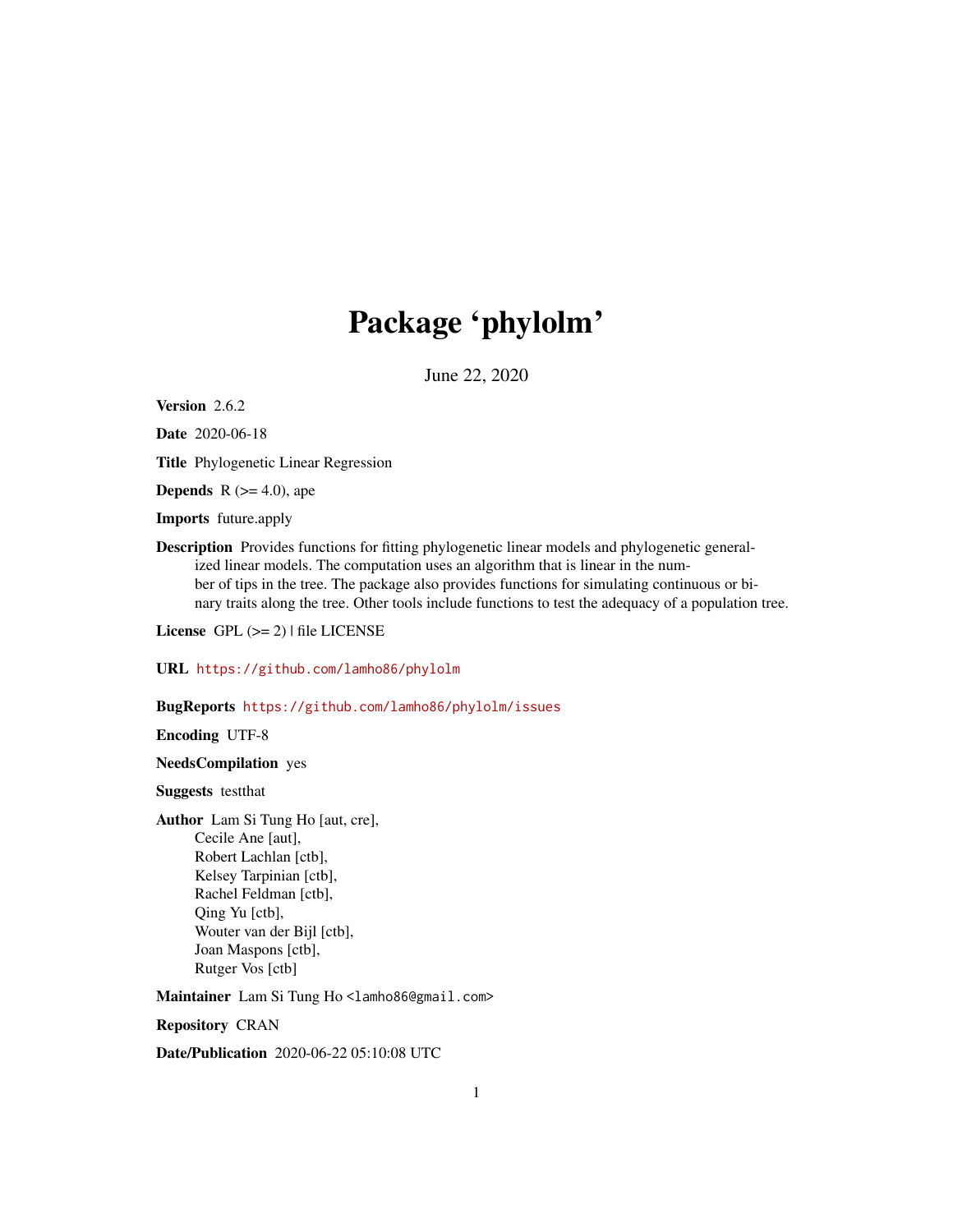### <span id="page-1-0"></span>R topics documented:

|       | $\overline{\phantom{a}3}$ |
|-------|---------------------------|
|       |                           |
|       | $\overline{4}$            |
|       | $\overline{4}$            |
|       | 5                         |
|       | $\overline{7}$            |
|       | $\overline{\phantom{0}}8$ |
|       |                           |
|       |                           |
|       |                           |
|       |                           |
|       |                           |
|       |                           |
|       |                           |
|       |                           |
|       |                           |
|       |                           |
|       |                           |
|       |                           |
|       |                           |
|       |                           |
|       |                           |
| Index | 33                        |
|       |                           |

phylolm-package *Phylogenetic Linear Regression*

#### Description

The package provides functions for fitting phylogenetic linear models and phylogenetic generalized linear models. The computation uses an algorithm that is linear in the number of tips in the tree. The package also provides functions for simulating continuous and binary traits along the tree. Other tools include functions to test the adequacy of a population tree.

#### Details

| Package: | phylolm     |
|----------|-------------|
| Type:    | Package     |
| Version: | 2.6.2       |
| Date:    | 2019-01-01  |
| License: | $GPL (= 2)$ |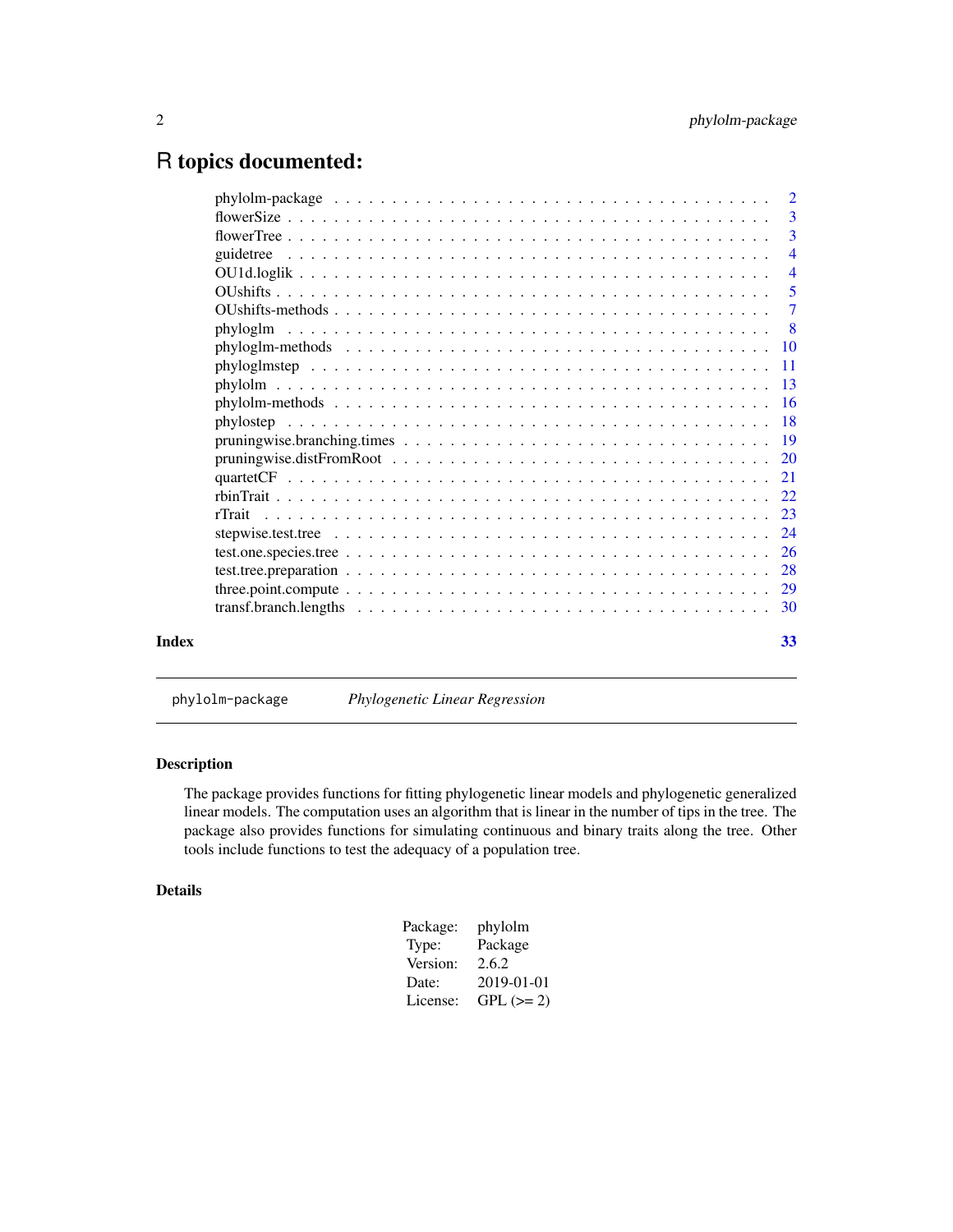#### <span id="page-2-0"></span>Author(s)

Lam Si Tung Ho, Cecile Ane, Robert Lachlan, Kelsey Tarpinia, Rachel Feldman, Qing Yu, Wouter van der Bijl, Joan Maspons, Rutger Vos

Maintainer: Lam Si Tung Ho <lamho86@gmail.com>

flowerSize *Flower size of 25 Euphorbiaceae species*

#### Description

Names, flower diameters (mm) and log-transformed diameter (mm) of 25 plant species.

#### Usage

data(flowerSize)

#### Format

A data frame with 25 rows and 3 columns.

#### References

Davis, C.C., Latvis, M., Nickrent, D.L., Wurdack, K.J. and Baum, D.A. 2007. "Floral gigantism in Rafflesiaceae". Science 315:1812.

flowerTree *Phylogenetic tree of 25 Euphorbiaceae species*

#### Description

A phylogenetic tree with 25 tips and 24 internal nodes.

#### Usage

data(flowerTree)

#### Format

A data frame of class phylo.

#### References

Davis, C.C., Latvis, M., Nickrent, D.L., Wurdack, K.J. and Baum, D.A. 2007. "Floral gigantism in Rafflesiaceae". Science 315:1812.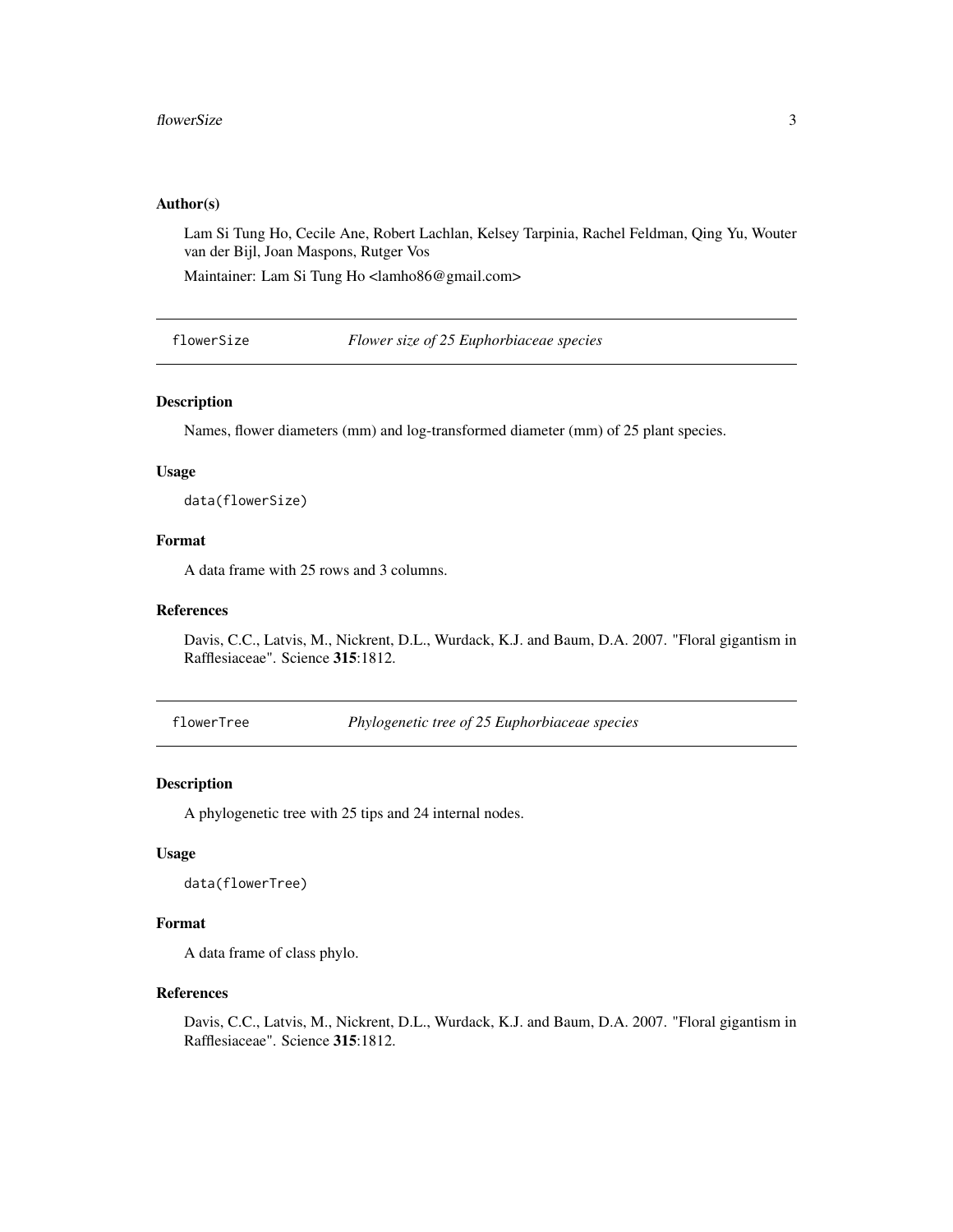#### Description

Binary population tree for 29 A. thaliana accessions and A. lyrata, obtained from chromosome 4 using MDL to delimit loci, BUCKy to estimate quartet concordance factors (CFs) and Quartet Max Cut to estimate the tree topology.

#### Usage

data(guidetree)

#### Format

tree object of class phylo. Branch lengths are in coalescent units.

#### References

Stenz, Noah W. M., Bret Larget, David A. Baum and Cécile Ané (2015). Exploring tree-like and non-tree-like patterns using genome sequences: An example using the inbreeding plant species *Arabidopsis thaliana* (L.) Heynh. Systematic Biology, 64(5):809-823.

TICR pipeline: github.com/nstenz/TICR

OU1d.loglik *Log likelihood of an one-dimensional Ornstein-Uhlenbeck model*

#### Description

computes log likelihood of an one-dimensional Ornstein-Uhlenbeck model with an algorithm that is linear in the number of tips in the tree.

#### Usage

```
OU1d.loglik(trait, phy, model = c("OUrandomRoot", "OUfixedRoot"), parameters = NULL)
```
#### Arguments

| trait      | a vector of trait values.                              |
|------------|--------------------------------------------------------|
| phy        | a phylogenetic tree of type phylo with branch lengths. |
| model      | an Ornstein-Uhlenbeck model.                           |
| parameters | List of parameters for the model                       |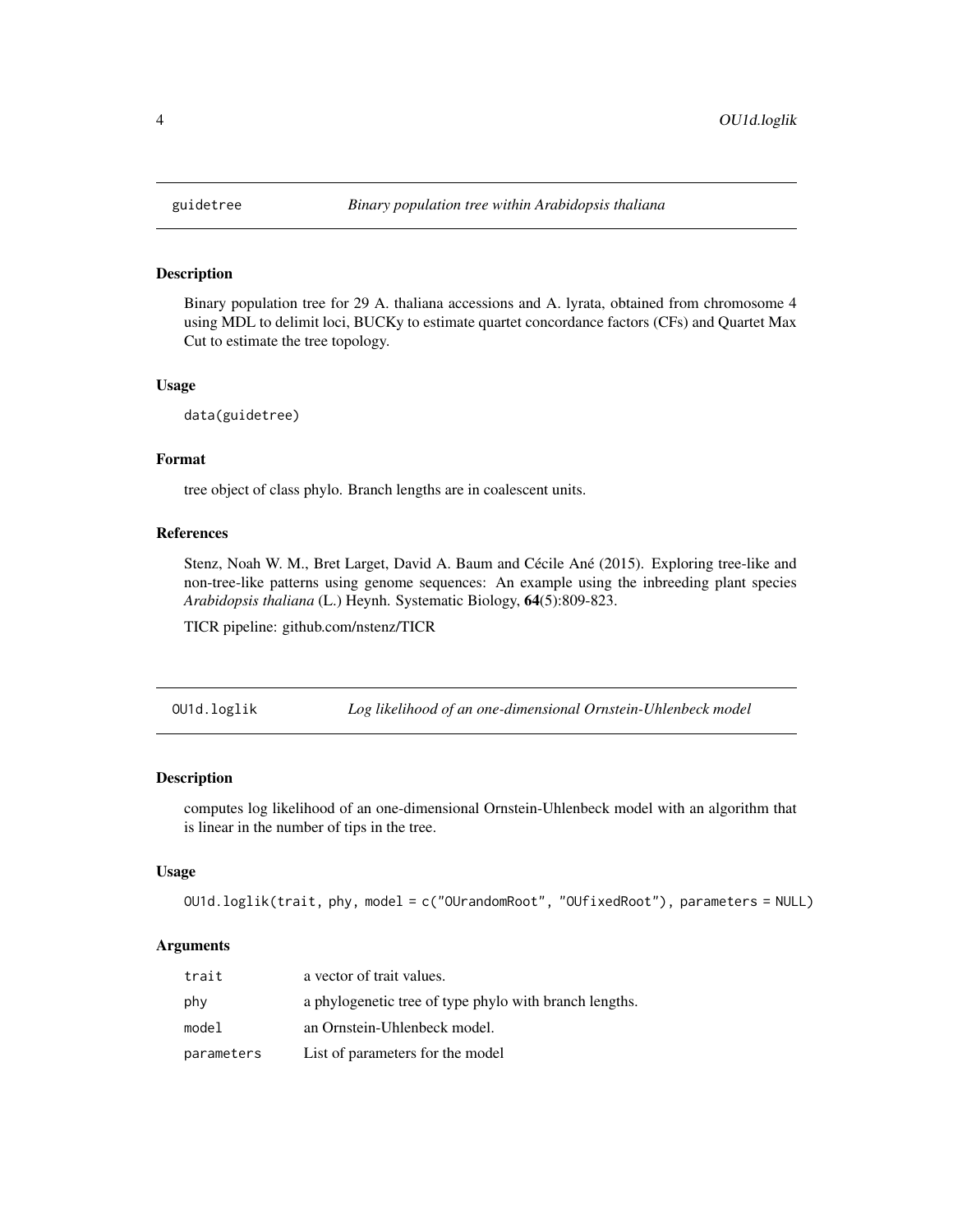#### <span id="page-4-0"></span>OUshifts 5

#### Author(s)

Lam Si Tung Ho

#### Examples

```
tr = rtree(100)
alpha = 1sigma2 = 1sigma2_error = 0.5ancestral.state = 0optimal.value = 1
trait = rTrain(n = 1, tr, model = "0U",parameters = list(ancestral.state=ancestral.state, alpha=alpha,
                                sigma2=sigma2,sigma2_error=sigma2_error,
                                optimal.value=optimal.value))
OU1d.loglik(trait=trait, phy=tr, model="OUfixedRoot",
            parameters=list(ancestral.state=ancestral.state, alpha=alpha,sigma2=sigma2,
                            sigma2_error=sigma2_error,optimal.value=optimal.value))
```
<span id="page-4-1"></span>OUshifts *Detections of shifts in the OU process along a phylogeny.*

#### Description

Trait data is fitted to a phylogeny using an Ornstein-Uhlenbeck (OU) process, such that the mean (or selection optimum) of the process may change in one or more edges in the tree. The number and location of changes, or shifts, is estimated using an information criterion.

#### Usage

```
OUshifts(y, phy, method = c("mbic", "aic", "bic", "saic", "sbic"),
        nmax, check.pruningwise = TRUE)
```
#### Arguments

| У                 | values for the trait data.                                                                       |
|-------------------|--------------------------------------------------------------------------------------------------|
| phy               | a phylogenetic tree of type phylo with branch lengths.                                           |
| method            | a method for model selection (see details below).                                                |
| nmax              | maximum allowed number of shifts.                                                                |
| check.pruningwise |                                                                                                  |
|                   | if TRUE, the algorithm checks if the ordering of the edges in phy are in prun-<br>ingwise order. |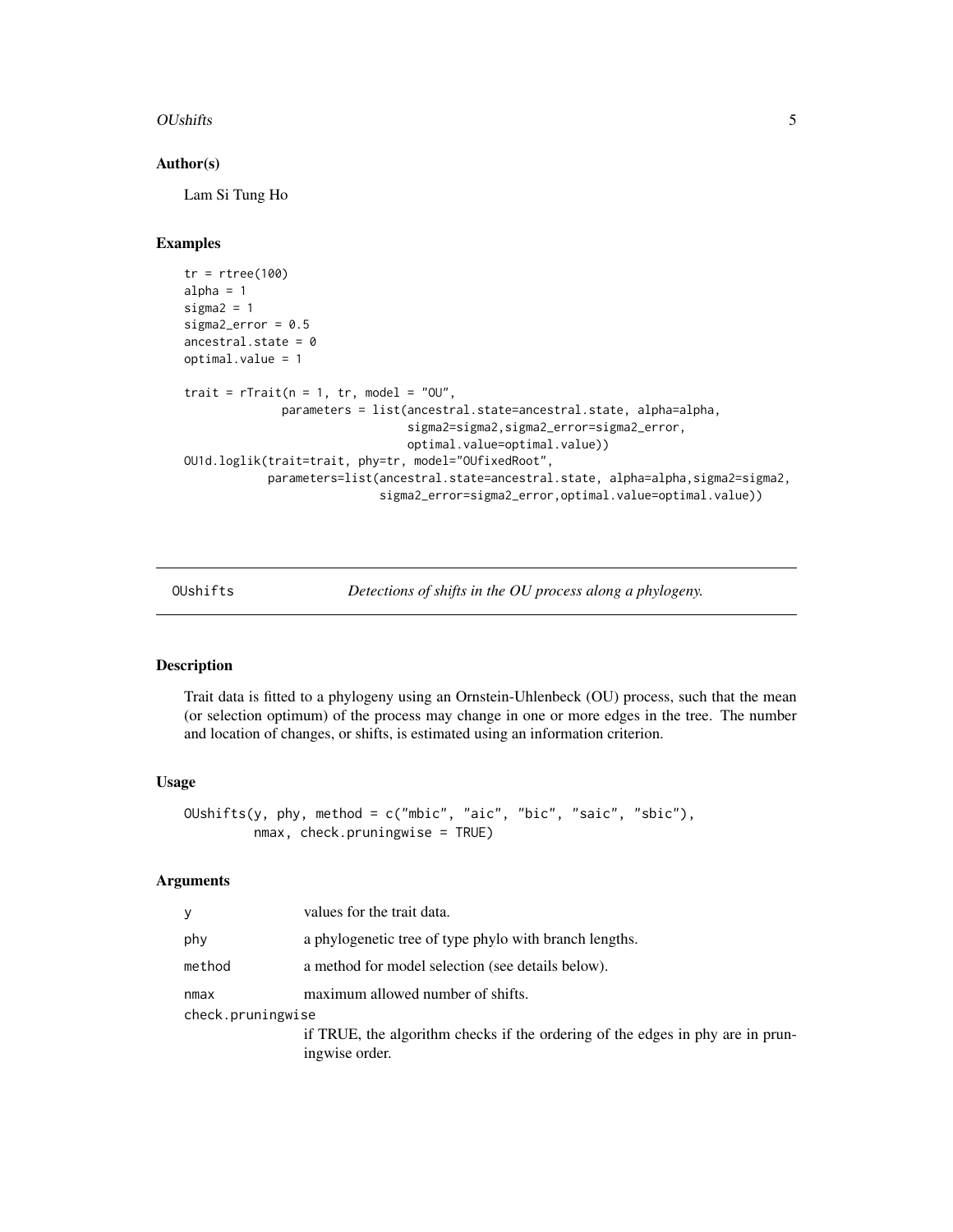#### Details

This function does not accept multivariate data (yet): y should be a vector named with species labels. The data y and the tree phy need to contain the same species. The user can choose among various information criteria. Each criterion seeks to minimize the value of  $-2 \log[\text{likelihood}(y, M)] +$ penalty( $M$ ), where M is an OU model with m shifts, placed on various edges along the phylogeny. All models use  $3 + m$  parameters:  $\alpha$ ,  $\sigma^2$ , and  $m + 1$  parameters to describe the expected trait values in each of the  $m + 1$  regimes. The AIC penalty is  $2 * (3 + m)$ . The BIC penalty is  $(3 + m) \log(n)$ where  $n$  is the numer of species. If one considers the position of the  $m$  shifts in the phylogeny as parameters (even though they are discrete parameters), we get the sAIC penalty  $2*(3+2m)$  (used in SURFACE), and the sBIC penalty  $(3 + 2 * m) * log(n)$ . The default penalty (model = 'mbic') is defined as  $3 * log(n) + (2m - 1) log(n) + \sum_{i=0}^{m} (log(n_i))$ . A lower value of nmax will make the search faster, but if the estimated number of shifts is found equal to nmax, then the output model is probably not optimal. Re-running with a larger nmax would take longer, but would likely return a more complex model with a better score.

#### Value

| у      | the input trait.                                                                                                                  |
|--------|-----------------------------------------------------------------------------------------------------------------------------------|
| phy    | the input tree.                                                                                                                   |
| score  | the information criterion value of the optimal model.                                                                             |
| nmax   | maximum allowed number of shifts.                                                                                                 |
| nshift | estimated number of shifts.                                                                                                       |
| alpha  | estimated selection strength of the optimal model.                                                                                |
| sigma2 | estimated variance of the optimal model.                                                                                          |
| mean   | estimated the expected value of the trait in lineages without shift.                                                              |
| pshift | positions of shifts, i.e. indicies of edges where the estimated shifts occurred.<br>The same ordering of edges is used as in phy. |
| shift  | estimated shifts in the expected value of the trait.                                                                              |

#### Note

The tip labels in the tree are matched to the data names. The default choice for the parameters are as follows: method = "mbic", check.pruningwise = TRUE

Due to unidentifiability, the parameters are the expected value of the trait and their shifts instead of the ancestral trait, the optimal values and shifts in optimal values.

#### Author(s)

Lam Si Tung Ho

#### References

Ho, L. S. T. and Ane, C. 2014. "Intrinsic inference difficulties for trait evolution with Ornstein-Uhlenbeck models". Methods in Ecology and Evolution. 5(11):1133-1146.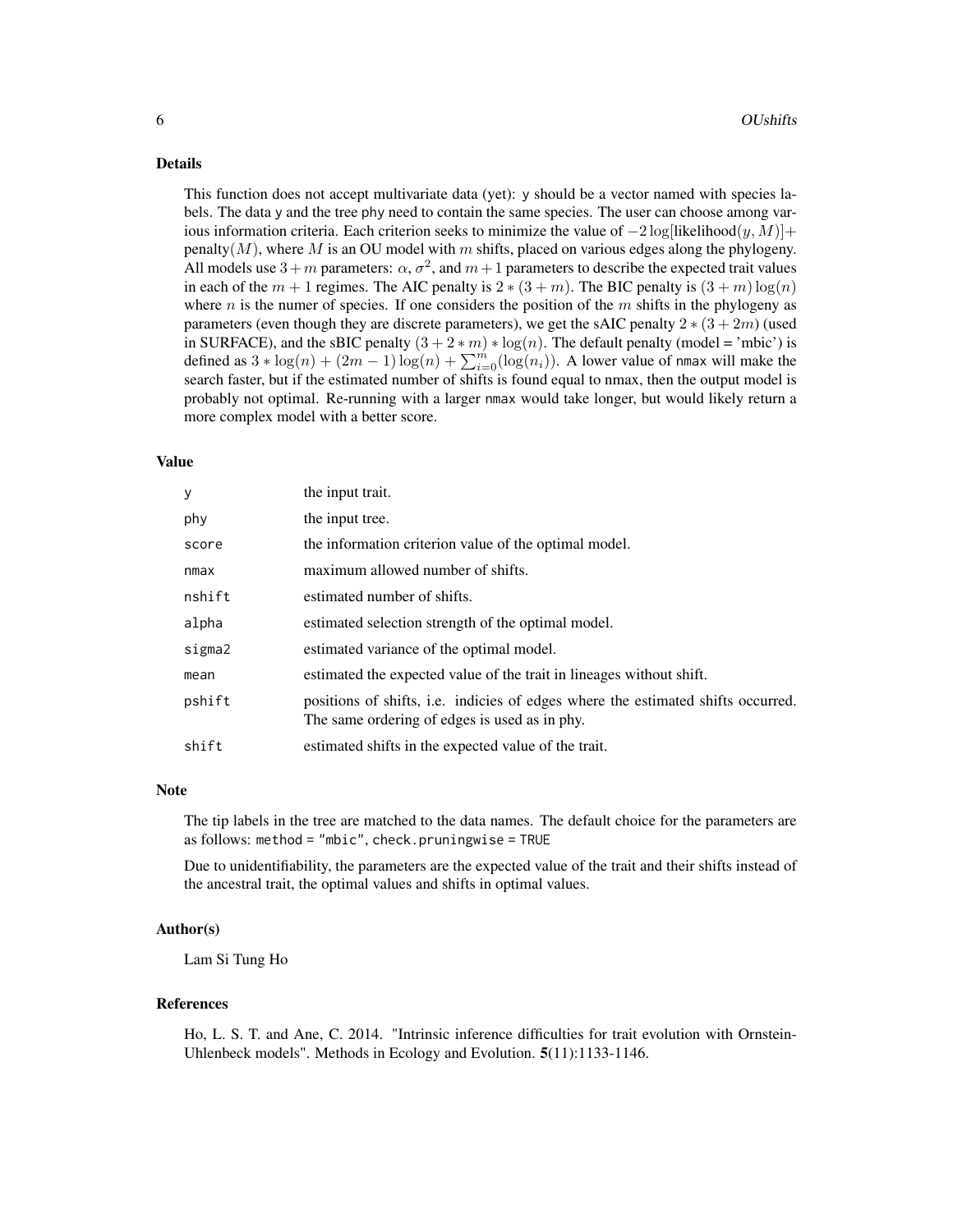#### <span id="page-6-0"></span>OUshifts-methods 7

Ingram, T. and Mahler, D.L. 2013. "SURFACE: detecting convergent evolution from comparative data by fitting Ornstein-Uhlenbeck models with step-wise Akaike information criterion". Methods in Ecology and Evolution 4:416-425.

Zhang, N.R. and Siegmund, D.O. 2007. "A modified Bayes information criterion with applications to the analysis of comparative genomic hybridization data". Biometrics 63:22-32.

#### Examples

```
data(flowerSize)
data(flowerTree)
result <- OUshifts(flowerSize$log_transformed_size, flowerTree,
                  method = "mbic", nmax = 1)
plot.OUshifts(result,show.tip.label=FALSE)
```
OUshifts-methods *Methods for class 'OUshifts'.*

#### Description

These are method functions for class 'OUshifts'.

#### Usage

```
## S3 method for class 'OUshifts'
plot(x, show.data = TRUE, digits=3, ...)
```
#### Arguments

| X         | an object of class "OUshifts".                                              |
|-----------|-----------------------------------------------------------------------------|
| show.data | if TRUE, visualizes a bar plot of the data side-by-side with the phylogeny. |
| digits    | number of digits to show in the bar plot.                                   |
| $\cdots$  | further arguments passed to plot.phylo to plot the tree.                    |

#### Author(s)

Lam Si Tung Ho, Kelsey Tarpinian

#### See Also

[OUshifts](#page-4-1)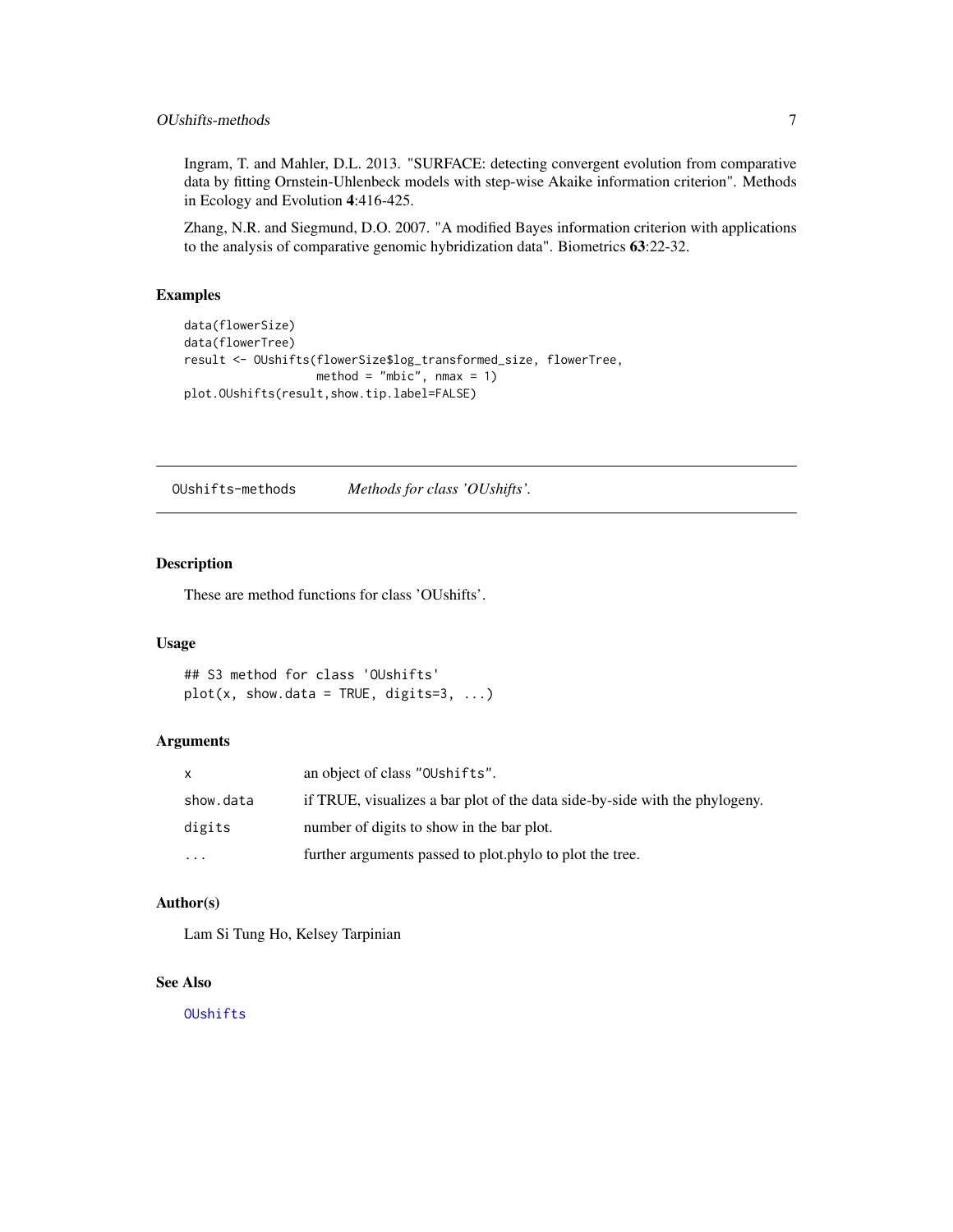<span id="page-7-1"></span><span id="page-7-0"></span>

#### Description

Fits the phylogenetic logistic regression described in Ives and Garland (2010) and the Poisson regression described in Paradis and Claude (2002). The computation uses an algorithm that is linear in the number of tips in the tree.

#### Usage

```
phyloglm(formula, data, phy, method = c("logistic_MPLE","logistic_IG10",
         "poisson_GEE"), btol = 10, log.alpha.bound = 4,
         start.beta=NULL, start.alpha=NULL,
         boot = 0, full.matrix = TRUE)
```
#### Arguments

| formula         | a model formula.                                                                                                                                                                                                                                                                                                                                                   |
|-----------------|--------------------------------------------------------------------------------------------------------------------------------------------------------------------------------------------------------------------------------------------------------------------------------------------------------------------------------------------------------------------|
| data            | a data frame containing variables in the model. If not found in data, the vari-<br>ables are taken from the current environment.                                                                                                                                                                                                                                   |
| phy             | a phylogenetic tree of type phylo with branch lengths.                                                                                                                                                                                                                                                                                                             |
| method          | The "logistic_IG10" method optimizes a GEE approximation to the penalized<br>likelihood of the logistic regression. "logistic_MPLE" maximizes the penalized<br>likelihood of the logistic regression. In both cases, the penalty is Firth's correc-<br>tion. The "poisson_GEE" method solves the generalized estimating equations<br>(GEE) for Poisson regression. |
| btol            | (logistic regression only) bound on the linear predictor to bound the searching<br>space.                                                                                                                                                                                                                                                                          |
| log.alpha.bound |                                                                                                                                                                                                                                                                                                                                                                    |
|                 | (logistic regression only) bound for the log of the parameter alpha.                                                                                                                                                                                                                                                                                               |
| start.beta      | starting values for beta coefficients.                                                                                                                                                                                                                                                                                                                             |
| start.alpha     | (logistic regression only) starting values for alpha (phylogenetic correlation).                                                                                                                                                                                                                                                                                   |
| boot            | number of independent bootstrap replicates, $\theta$ means no bootstrap.                                                                                                                                                                                                                                                                                           |
| full.matrix     | if TRUE, the full matrix of bootstrap estimates (coefficients and alpha) will be<br>returned.                                                                                                                                                                                                                                                                      |

#### Details

This function uses an algorithm that is linear in the number of tips in the tree.

Bootstrapping can be parallelized using the future package on any future compatible back-end. For example, run library(future); plan(multiprocess)), after which bootstrapping will automatically occur in parallel. See [plan](#page-0-0) for options.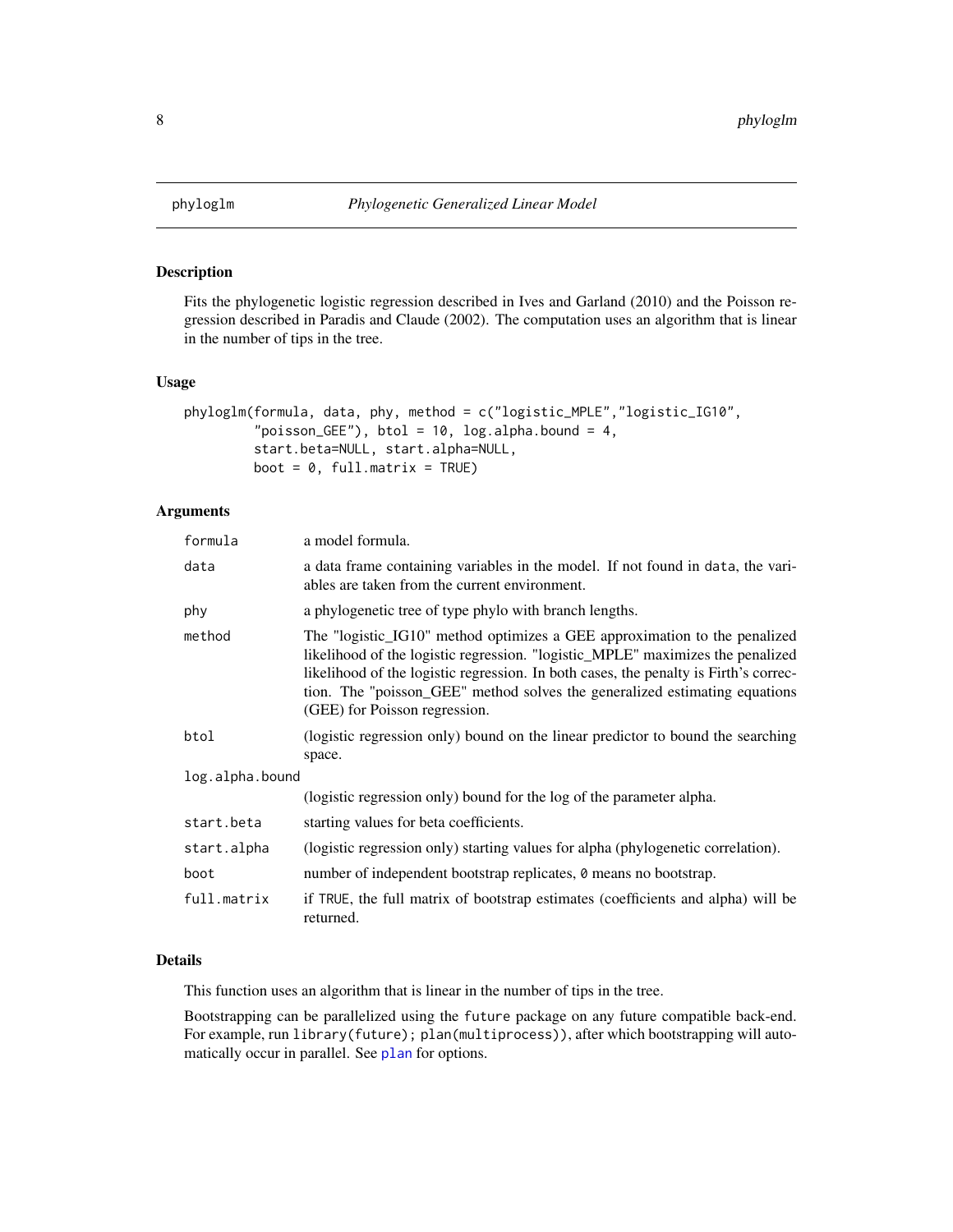#### phyloglm 9

#### Value

| coefficients  | the named vector of coefficients.                                                                                                                                                                                                                        |
|---------------|----------------------------------------------------------------------------------------------------------------------------------------------------------------------------------------------------------------------------------------------------------|
| alpha         | (logistic regression only) the phylogenetic correlation parameter.                                                                                                                                                                                       |
| scale         | (Poisson regression only) the scale parameter which estimates the overdisper-<br>sion.                                                                                                                                                                   |
| sd            | standard deviation for the regression coefficients.                                                                                                                                                                                                      |
| <b>VCOV</b>   | covariance matrix for the regression coefficients.                                                                                                                                                                                                       |
| logLik        | (logistic regression only) log likelihood.                                                                                                                                                                                                               |
| aic           | (logistic regression only) AIC.                                                                                                                                                                                                                          |
| penlogLik     | (logistic regression only) penalized log likelihood, using Firth's penalty for co-<br>efficients.                                                                                                                                                        |
| у             | response.                                                                                                                                                                                                                                                |
| n             | number of observations (tips in the tree).                                                                                                                                                                                                               |
| d             | number of dependent variables.                                                                                                                                                                                                                           |
| formula       | the model formula.                                                                                                                                                                                                                                       |
| call          | the original call to the function.                                                                                                                                                                                                                       |
| method        | the estimation method.                                                                                                                                                                                                                                   |
| convergence   | An integer code with '0' for successful optimization. With logistic_MPLE, this<br>is the convergence code from the optim routine.                                                                                                                        |
| alphaWarn     | (logistic regression only) An interger code with '0' for the estimate of alpha is<br>not near the lower and upper bounds, code with '1' for the estimate of alpha near<br>the lower bound, code with '2' for the estimate of alpha near the upper bound. |
| X             | a design matrix with one row for each tip in the phylogenetic tree.                                                                                                                                                                                      |
| bootmean      | (boot > 0 only) bootstrap means of the parameters estimated.                                                                                                                                                                                             |
| bootsd        | $(boot > 0$ only) bootstrap standard deviations of the estimated parameters.                                                                                                                                                                             |
| bootconfint95 | (boot $> 0$ only) bootstrap 95% confidence interval.                                                                                                                                                                                                     |
| bootmeanAlog  | $(boot > 0$ only) bootstrap mean of the logs of the estimated alphas.                                                                                                                                                                                    |
| bootsdAlog    | $(boot > 0$ only) bootstrap standard deviation of the logs of the estimated alphas.                                                                                                                                                                      |
| bootnumFailed | $(boot > 0$ only) number of independent bootstrap replicates for which phyloglm<br>failed. These failures may be due to the bootstrap data having too few 0's or too<br>few $1$ 's.                                                                      |
| bootstrap     | $(boot > 0$ and $full.matrix = TRUE only)$ matrix of all bootstrap estimates.                                                                                                                                                                            |

#### Note

The tip labels in the tree are matched to the data names (row names in the data frame). If no data frame is provided through the argument data, taxon labels in the tree are matched to taxon labels in the response variable based on the row names of the response vector, and the taxa are assumed to come in the same order for all variables in the model.

The logistic regression method of Ives and Garland (2010) uses alpha to estimate the level of phylogenetic correlation. The GEE method for Poisson regression does not estimate the level of phylogenetic correlation but takes it from the existing branch lengths in the tree.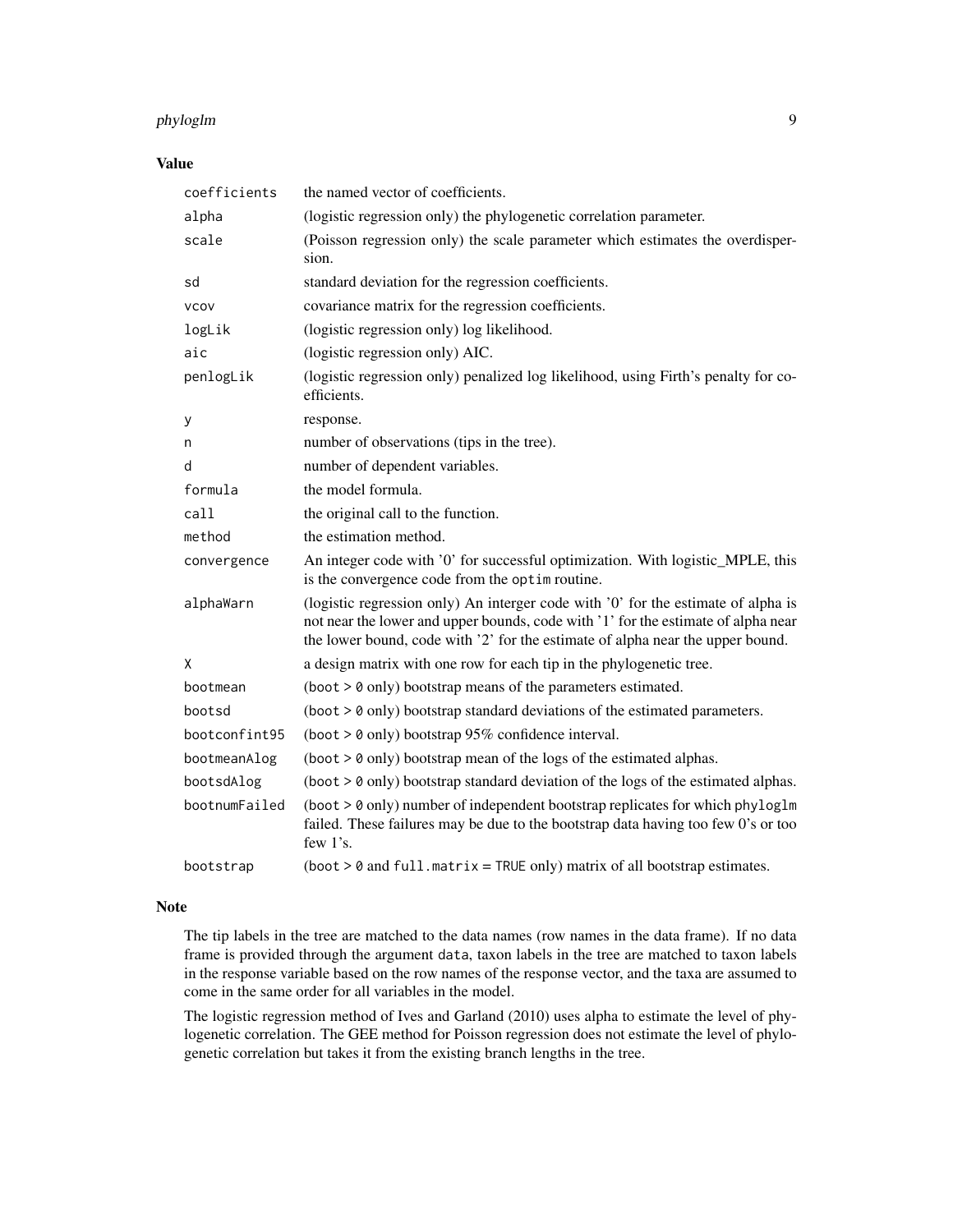<span id="page-9-0"></span>The standard deviation and the covariance matrix for the coefficients of logistic regression are conditional on the estimated value of the phylogenetic correlation parameter  $\alpha$ .

The default choice btol=10 constrains the fitted values, i.e. the probability of "1" predicted by the model, to lie within  $1/(1 + e^{10}) = 0.000045$  and  $1/(1 + e^{-10}) = 0.999955$ .

The log of  $\alpha$  is bounded in the interval  $-\log(T) \pm \log(\alpha)$  alpha.bound where T is the mean of the distances from the root to tips. In other words,  $\alpha T$  is constrained to lie within  $\exp(\pm \log \alpha)$  alpha.bound).

#### Author(s)

Lam Si Tung Ho, Robert Lachlan, Rachel Feldman and Cecile Ane

#### References

Ho, L. S. T. and Ane, C. 2014. "A linear-time algorithm for Gaussian and non-Gaussian trait evolution models". Systematic Biology 63(3):397-408.

Ives, A. R. and T. Garland, Jr. 2010. "Phylogenetic logistic regression for binary dependent variables". Systematic Biology 59:9-26.

Paradis E. and Claude J. 2002. "Analysis of Comparative Data Using Generalized Estimating Equations". Journal of Theoretical Biology 218:175-185.

#### See Also

[compar.gee](#page-0-0).

#### Examples

```
set.seed(123456)
tre = rtree(50)x = rTrain(n=1, phy=tre)X = \text{cbind}(\text{rep}(1, 50), x)y = \text{rbinTrain}(n=1, phy=tre, beta=c(-1, 0.5), alpha=1, X=X)dat = data.frame(trait01 = y, predictor = x)
fit = phyloglm(trait01~predictor,phy=tre,data=dat,boot=100)
summary(fit)
coef(fit)
vcov(fit)
```
phyloglm-methods *Methods for class 'phyloglm'.*

#### **Description**

These are method functions for class 'phyloglm'.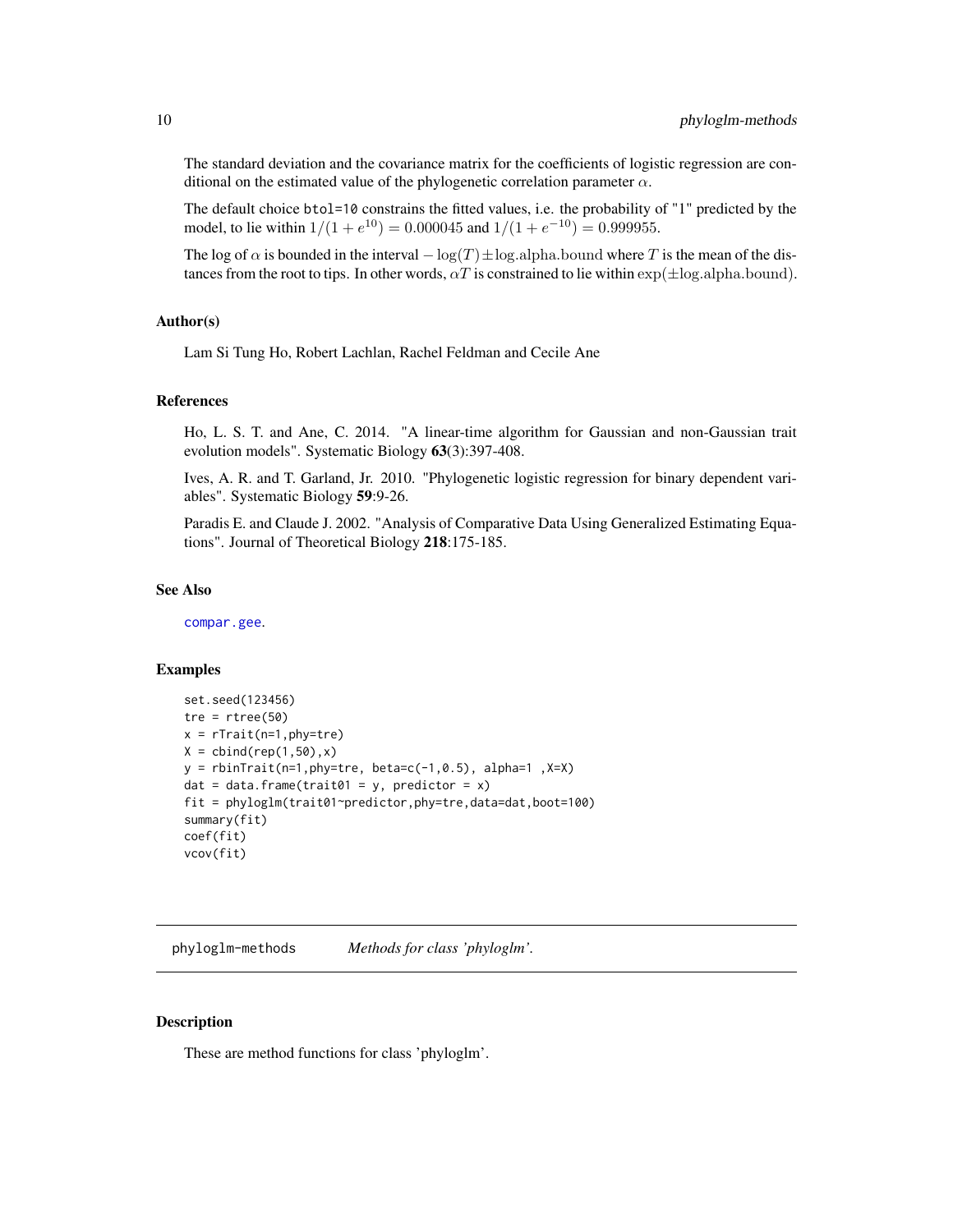#### <span id="page-10-0"></span>phyloglmstep 11

#### Usage

```
## S3 method for class 'phyloglm'
print(x, digits = max(3, getOption("digits") - 3), ...)## S3 method for class 'phyloglm'
summary(object, ...)
## S3 method for class 'phyloglm'
residuals(object,type = c("response"), ...)
## S3 method for class 'phyloglm'
vcov(object, ...)
## S3 method for class 'phyloglm'
logLik(object, ...)
## S3 method for class 'phyloglm'
AIC(object, k=2, ...)
## S3 method for class 'phyloglm'
plot(x, \ldots)
```
#### Arguments

| x         | an object of class "phyloglm".                                                                                                                                                                                  |
|-----------|-----------------------------------------------------------------------------------------------------------------------------------------------------------------------------------------------------------------|
| object    | an object of class "phyloglm".                                                                                                                                                                                  |
| digits    | number of digits to show in summary method.                                                                                                                                                                     |
| type      | Currently, only the "response" type is implemented. It returns the raw residuals,<br>that is, the differences between the observed responses and the predicted values.<br>They are phylogenetically correlated. |
| k         | numeric, the penalty per parameter to be used; the default $k = 2$ is the classical<br>AIC.                                                                                                                     |
| $\ddotsc$ | further arguments to methods.                                                                                                                                                                                   |

#### Author(s)

Lam Si Tung Ho

#### See Also

[phyloglm](#page-7-1)

phyloglmstep *Stepwise model selection for Phylogenetic Generalized Linear Model*

#### Description

Performs stepwise model selection for phylogenetic generalized linear models, using the criterion  $-2*log-likelihood + k*npar$ , where npar is the number of estimated parameters and k=2 for the usual AIC.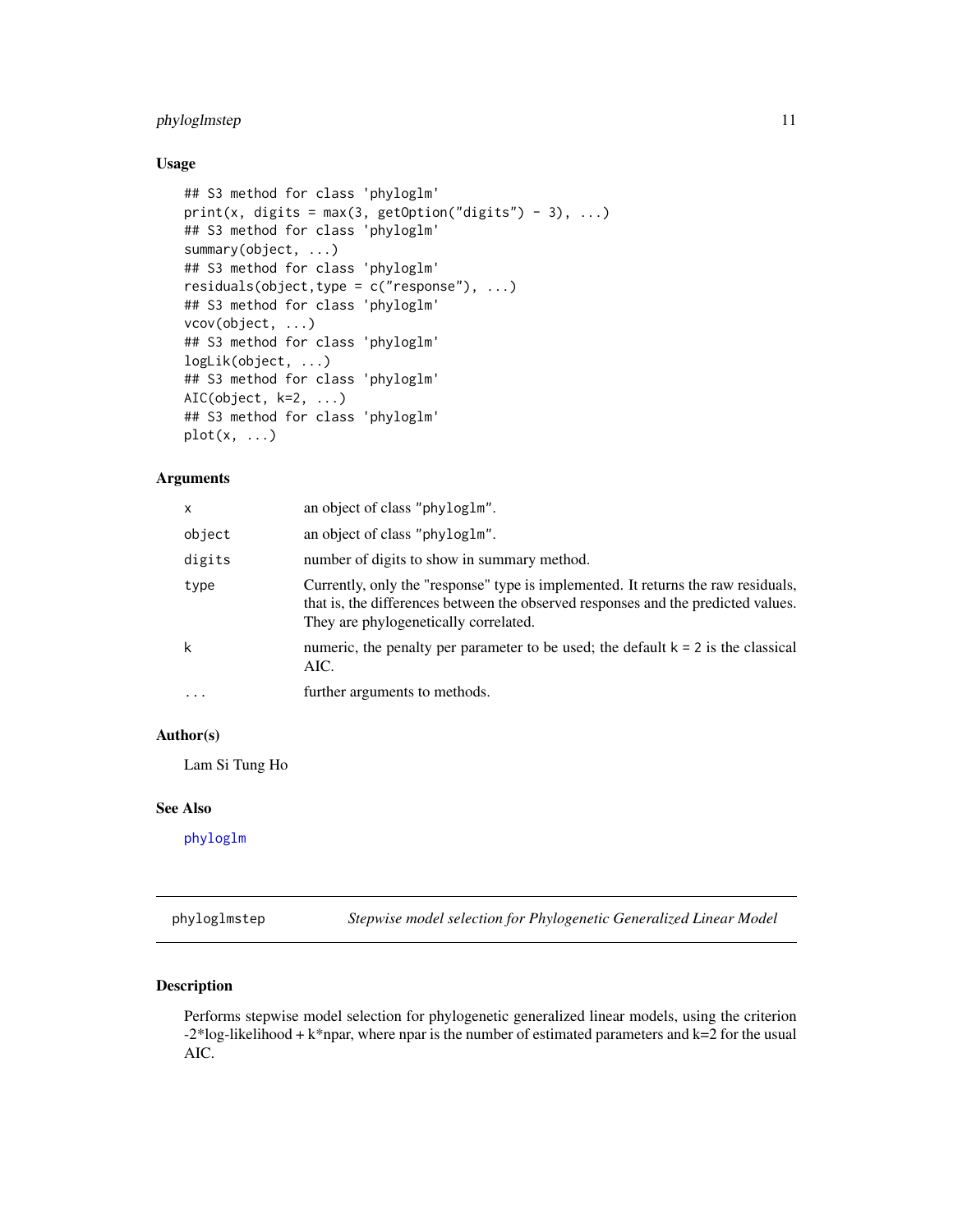#### Usage

```
phyloglmstep(formula, starting.formula = NULL, data=list(), phy,
       method = c("logistic_MPLE","logistic_IG10"),
       direction = c("both", "backward", "forward"), trace = 2,
       btol = 10, log.alpha.bound = 4, start.beta=NULL,
       start.alpha=NULL, boot = 0, full.matrix = TRUE,
       k=2, \ldots)
```
#### Arguments

| formula          | formula of the full model.                                                                                                                                                                                                                                   |  |
|------------------|--------------------------------------------------------------------------------------------------------------------------------------------------------------------------------------------------------------------------------------------------------------|--|
| starting.formula |                                                                                                                                                                                                                                                              |  |
|                  | optional formula of the starting model.                                                                                                                                                                                                                      |  |
| data             | a data frame containing variables in the model. If not found in data, the vari-<br>ables are taken from current environment.                                                                                                                                 |  |
| phy              | a phylogenetic tree of type phylo with branch lengths.                                                                                                                                                                                                       |  |
| method           | The "logistic_IG10" method optimizes a GEE approximation to the penalized<br>likelihood of the logistic regression. "logistic_MPLE" maximizes the penalized<br>likelihood of the logistic regression. In both cases, the penalty is Firth's correc-<br>tion. |  |
| direction        | direction for stepwise search, can be both, forward, and backward.                                                                                                                                                                                           |  |
| trace            | if positive, information on each searching step is printed. Larger values may<br>give more detailed information.                                                                                                                                             |  |
| btol             | bound on the linear predictor to bound the searching space.                                                                                                                                                                                                  |  |
| log.alpha.bound  |                                                                                                                                                                                                                                                              |  |
|                  | bound for the log of the parameter alpha.                                                                                                                                                                                                                    |  |
| start.beta       | starting values for beta coefficients.                                                                                                                                                                                                                       |  |
| start.alpha      | starting values for alpha (phylogenetic correlation).                                                                                                                                                                                                        |  |
| boot             | number of independent bootstrap replicates, 0 means no bootstrap.                                                                                                                                                                                            |  |
| full.matrix      | if TRUE, the full matrix of bootstrap estimates (coefficients and alpha) will be<br>returned.                                                                                                                                                                |  |
| k                | optional weight for the penalty.                                                                                                                                                                                                                             |  |
| .                | further arguments to be passed to the function optim.                                                                                                                                                                                                        |  |

#### Details

The default  $k = 2$  corresponds to the usual AIC penalty. Use  $k = \log(n)$  for the usual BIC, although it is unclear how BIC should be defined for phylogenetic regression.

See [phyloglm](#page-7-1) for details on the possible phylogenetic methods for the error term, for default bounds on the phylogenetic signal parameters, or for matching tip labels between the tree and the data.

#### Value

A phyloglm object correponding to the best model is returned.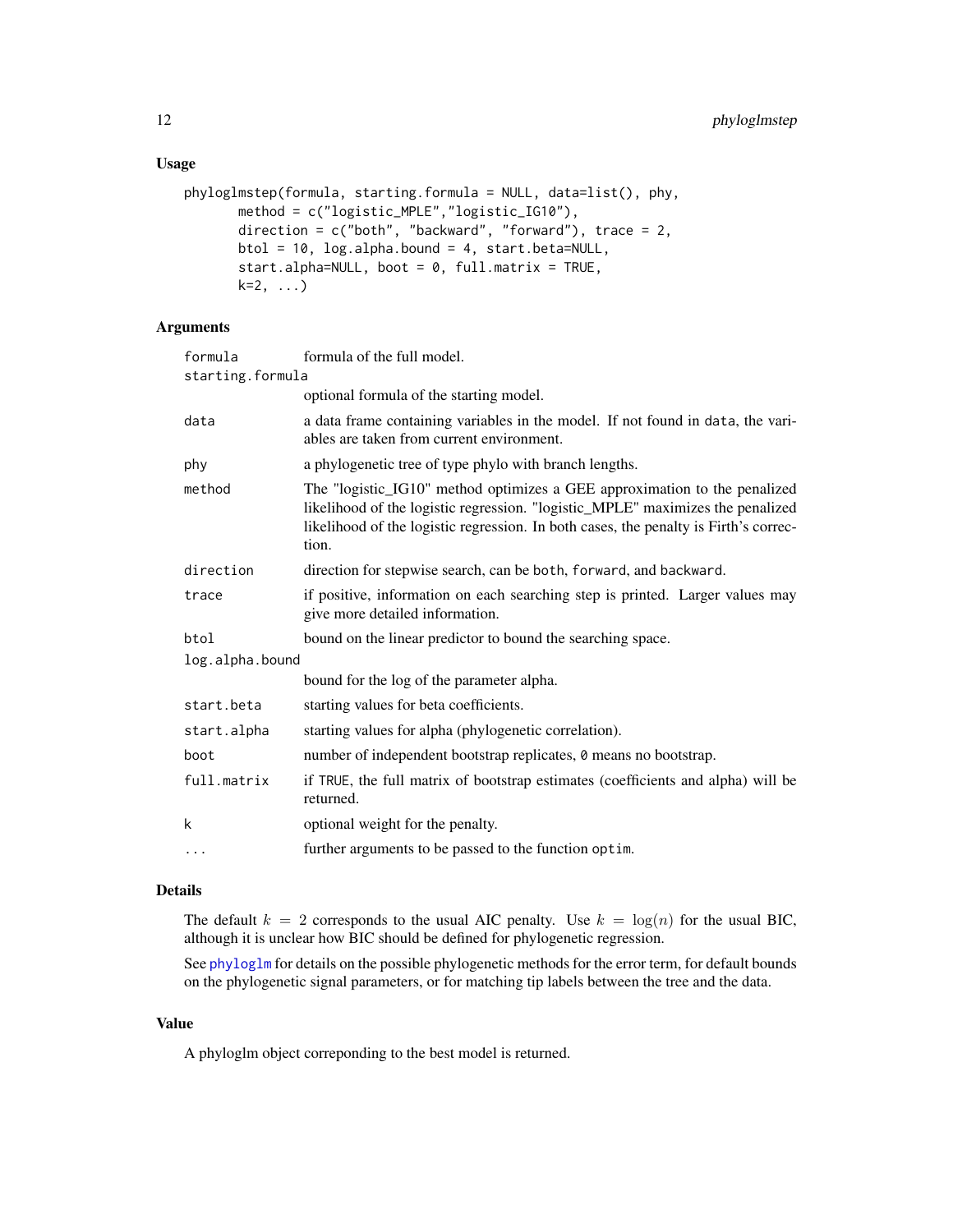#### <span id="page-12-0"></span>phylolm 13

#### Author(s)

Rutger Vos

#### See Also

[phyloglm](#page-7-1).

#### Examples

```
set.seed(123456)
tre = rcoal(60)taxa = sort(tre$tip.label)
b0=0; b1=1;
x1 = rTrait(phy=tre,model="BM",
           parameters=list(ancestral.state=0,sigma2=10))
x2 = rTrain(phys-tree, model="BM",parameters=list(ancestral.state=0,sigma2=10))
x3 = rTrait(phy=tre,model="BM",
            parameters=list(ancestral.state=0,sigma2=10))
X = \text{cbind}(\text{rep}(1, 60), x1)y = rbinTrait(n=1,phy=tre, beta=c(-1,0.5), alpha=1,X=X)
dat = data.frame(trait=y[taxa],pred1=x1[taxa],pred2=x2[taxa],pred3=x3[taxa])
fit = phyloglmstep(trait~pred1+pred2+pred3,data=dat,phy=tre,method="logistic_MPLE",direction="both")
summary(fit)
```
phylolm *Phylogenetic Linear Model*

#### Description

Fits a phylogenetic linear regression model. The likelihood is calculated with an algorithm that is linear in the number of tips in the tree.

#### Usage

```
phylolm(formula, data = list(), phy, model = c("BM", "OUrandomRoot",
       "OUfixedRoot", "lambda", "kappa", "delta", "EB", "trend"),
       lower.bound = NULL, upper.bound = NULL,starting.value = NULL, measurement_error = FALSE,
       boot=0, full.matrix = TRUE, ...)
```
#### Arguments

| formula | a model formula.                                                                                                             |
|---------|------------------------------------------------------------------------------------------------------------------------------|
| data    | a data frame containing variables in the model. If not found in data, the vari-<br>ables are taken from current environment. |
| phy     | a phylogenetic tree of type phylo with branch lengths.                                                                       |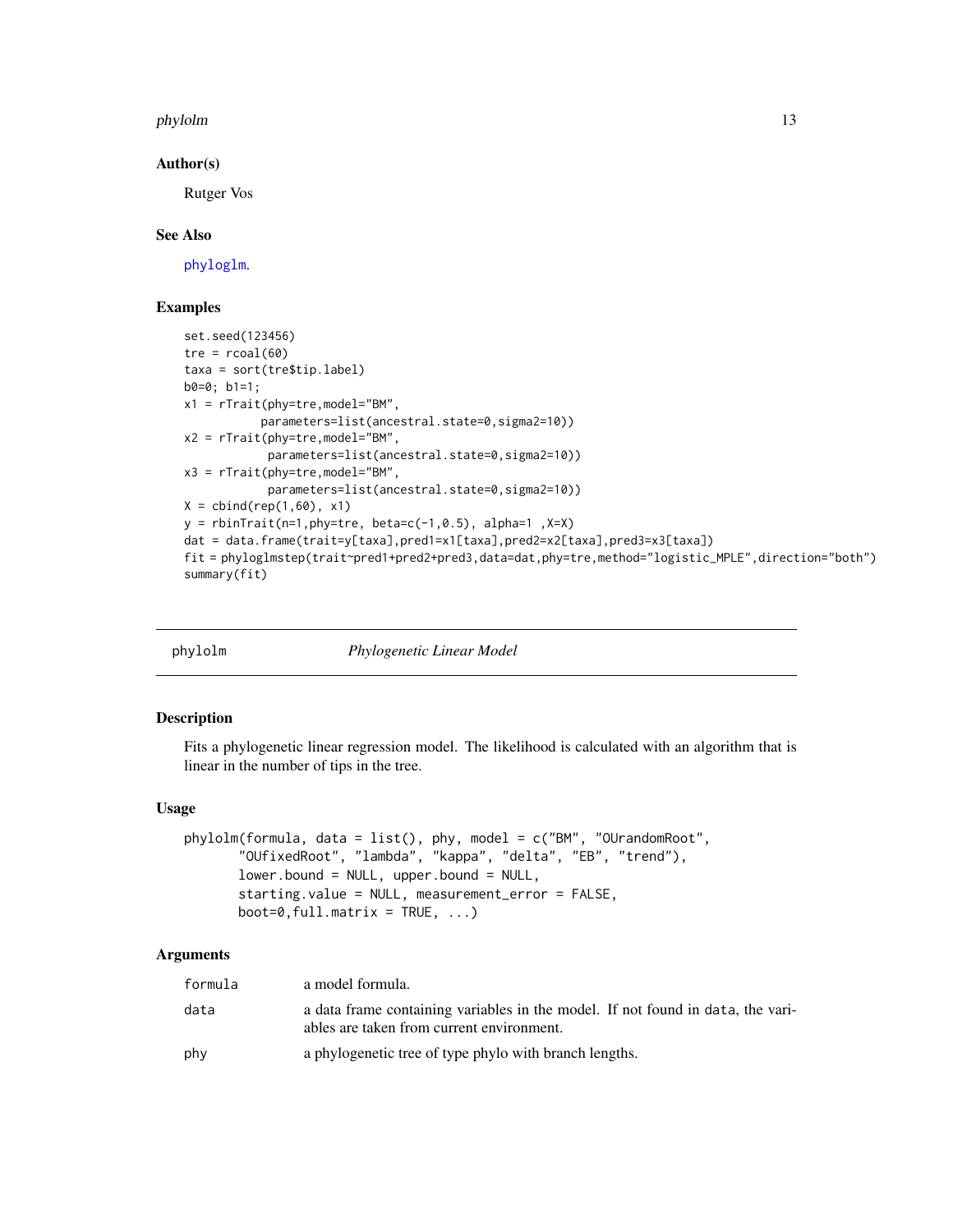<span id="page-13-0"></span>

| model             | a model for the covariance (see Details).                                                                       |  |
|-------------------|-----------------------------------------------------------------------------------------------------------------|--|
| lower.bound       | optional lower bound for the optimization of the phylogenetic model parameter.                                  |  |
| upper.bound       | optional upper bound for the optimization of the phylogenetic model parameter.                                  |  |
|                   | starting. value optional starting value for the optimization of the phylogenetic model parameter.               |  |
| measurement_error |                                                                                                                 |  |
|                   | a logical value indicating whether there is measurement error sigmal error<br>(see Details).                    |  |
| boot              | number of independent bootstrap replicates, 0 means no bootstrap.                                               |  |
| full.matrix       | if TRUE, the full matrix of bootstrap estimates (coefficients and covariance pa-<br>rameters) will be returned. |  |
| $\ddots$ .        | further arguments to be passed to the function optim.                                                           |  |

#### Details

This function uses an algorithm that is linear in the number of tips in the tree to calculate the likelihood. Possible phylogenetic models for the error term are the Brownian motion model (BM), the Ornstein-Uhlenbeck model with an ancestral state to be estimated at the root (OUfixedRoot), the Ornstein-Uhlenbeck model with the ancestral state at the root having the stationary distribution (OUrandomRoot), Pagel's  $\lambda$  model (lambda), Pagel's  $\kappa$  model (kappa), Pagel's  $\delta$  model (delta), the early burst model (EB), and the Brownian motion model with a trend (trend).

Using measurement error means that the covariance matrix is taken to be  $\sigma^2 * V + \sigma_{error}^2 * I$  where V is the phylogenetic covariance matrix from the chosen model, I is the identity matrix, and  $\sigma_{error}^2$ is the variance of the measurement error (which could include environmental variability, sampling error on the species mean, etc.).

By default, the bounds on the phylogenetic parameters are  $[10^{-7}/T, 50/T]$  for  $\alpha$ ,  $[10^{-7}, 1]$  for  $\lambda$ , [10<sup>-6</sup>, 1] for  $\kappa$ , [10<sup>-5</sup>, 3] for  $\delta$  and [-3/T, 0] for rate, where T is the mean root-to-tip distance.  $[10^{-16}, 10^{16}]$  for the ratio sigma2\_error/sigma2 (if measurement errors is used).

Bootstrapping can be parallelized using the future package on any future compatible back-end. For example, run library(future); plan(multiprocess)), after which bootstrapping will automatically occur in parallel. See [plan](#page-0-0) for options.

#### Value

| coefficients  | the named vector of coefficients.                                                                              |
|---------------|----------------------------------------------------------------------------------------------------------------|
| sigma2        | the maximum likelihood estimate of the variance rate $\sigma^2$ .                                              |
| sigma2_error  | the maximum likelihood estimate of the variance of the measurement errors.                                     |
| optpar        | the optimized value of the phylogenetic correlation parameter (alpha, lambda,<br>kappa, delta or rate).        |
| logLik        | the maximum of the log likelihood.                                                                             |
| p             | the number of all parameters of the model.                                                                     |
| aic           | AIC value of the model.                                                                                        |
| <b>VCOV</b>   | covariance matrix for the regression coefficients, given the phylogenetic corre-<br>lation parameter (if any). |
| Fittad values | fitted values                                                                                                  |

fitted.values fitted values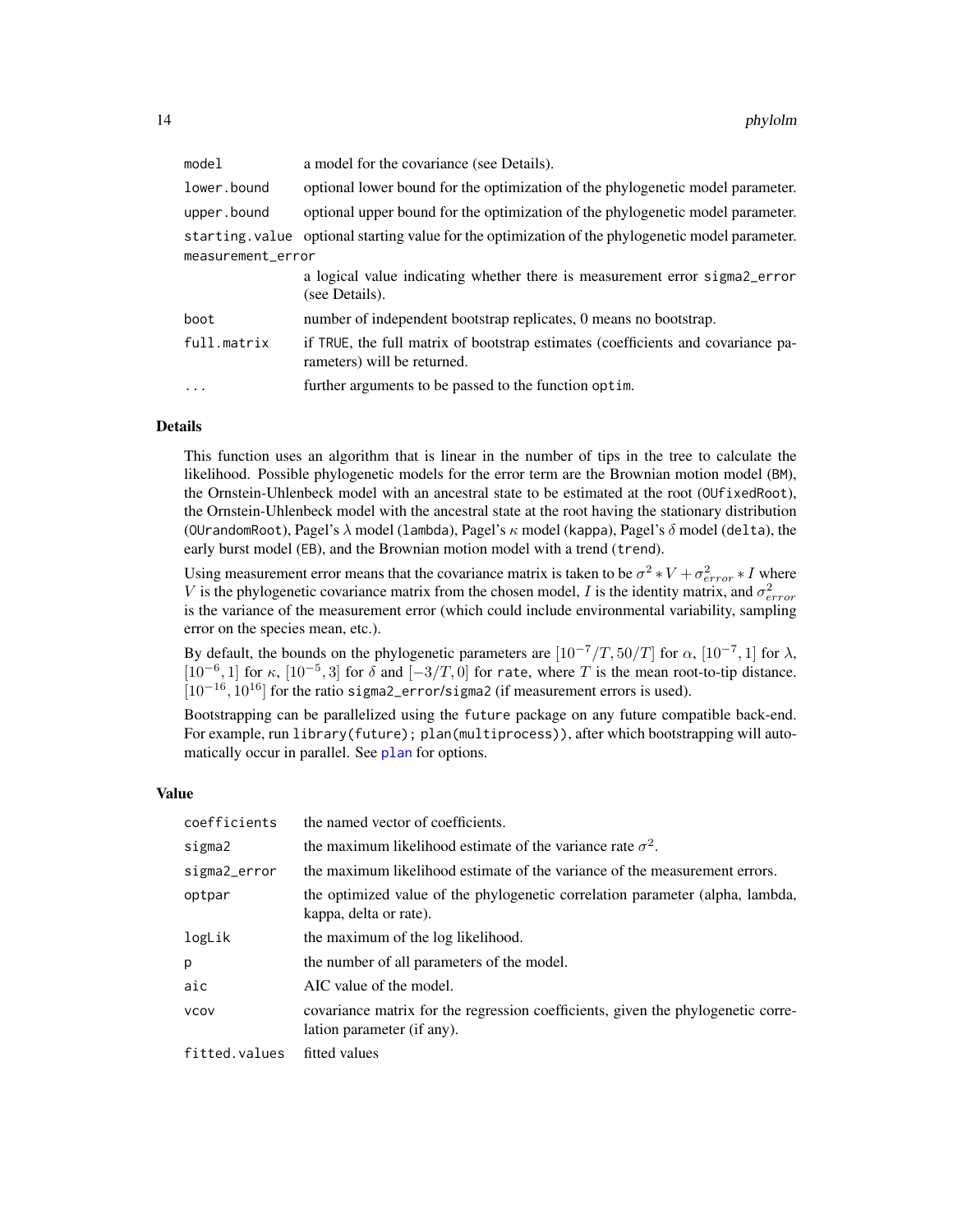#### phylolm 15

| residuals       | raw residuals                                                                                                    |
|-----------------|------------------------------------------------------------------------------------------------------------------|
| у               | response                                                                                                         |
| X               | design matrix                                                                                                    |
| n               | number of observations (tips in the tree)                                                                        |
| d               | number of dependent variables                                                                                    |
| mean.tip.height |                                                                                                                  |
|                 | mean root-to-tip distance, which can help choose good starting values for the<br>correlation parameter.          |
| formula         | the model formula                                                                                                |
| call            | the original call to the function                                                                                |
| model           | the phylogenetic model for the covariance                                                                        |
| bootmean        | $(boot > 0$ only) bootstrap means of the parameters estimated.                                                   |
| bootsd          | $(boot > 0$ only) bootstrap standard deviations of the estimated parameters.                                     |
| bootconfint95   | (boot $> 0$ only) bootstrap 95% confidence interval.                                                             |
| bootmeansdLog   | (boot $> 0$ only) bootstrap mean and standard deviation of the logs of the esti-<br>mated covariance parameters. |
| bootnumFailed   | $(boot > 0$ only) number of independent bootstrap replicates for which phylolm<br>failed.                        |
| bootstrap       | $(boot > 0$ and full.matrix = TRUE only) matrix of all bootstrap estimates.                                      |
| r.squared       | The $r^2$ for the model.                                                                                         |
| adj.r.squared   | The adjusted $r^2$ for the model.                                                                                |

#### Note

The tip labels in the tree are matched to the data names (row names in the data frame). If no data frame is provided through the argument data, taxon labels in the tree are matched to taxon labels in the response variable based on the row names of the response vector, and the taxa are assumed to come in the same order for all variables in the model.

For the delta model, the tree is rescaled back to its original height after each node's distance from the root is raised to the power delta. This is to provide a stable estimate of the variance parameter  $\sigma^2$ . For non-ultrametric trees, the tree is rescaled to maintain the longest distance from the root to its original value.

The trend model can only be used with non-ultrametric trees. For this model, one predictor variable is added to the model whose values are the distances from the root to every tip of the tree. The estimate of the coefficent for this variable forms the trend value.

Pagel's  $\lambda$  model and measurement error cannot be used together: the parameters  $\lambda$ ,  $\sigma^2$  and  $\sigma_{error}^2$ are not distinguishable (identifiable) from each other.

#### Author(s)

Lam Si Tung Ho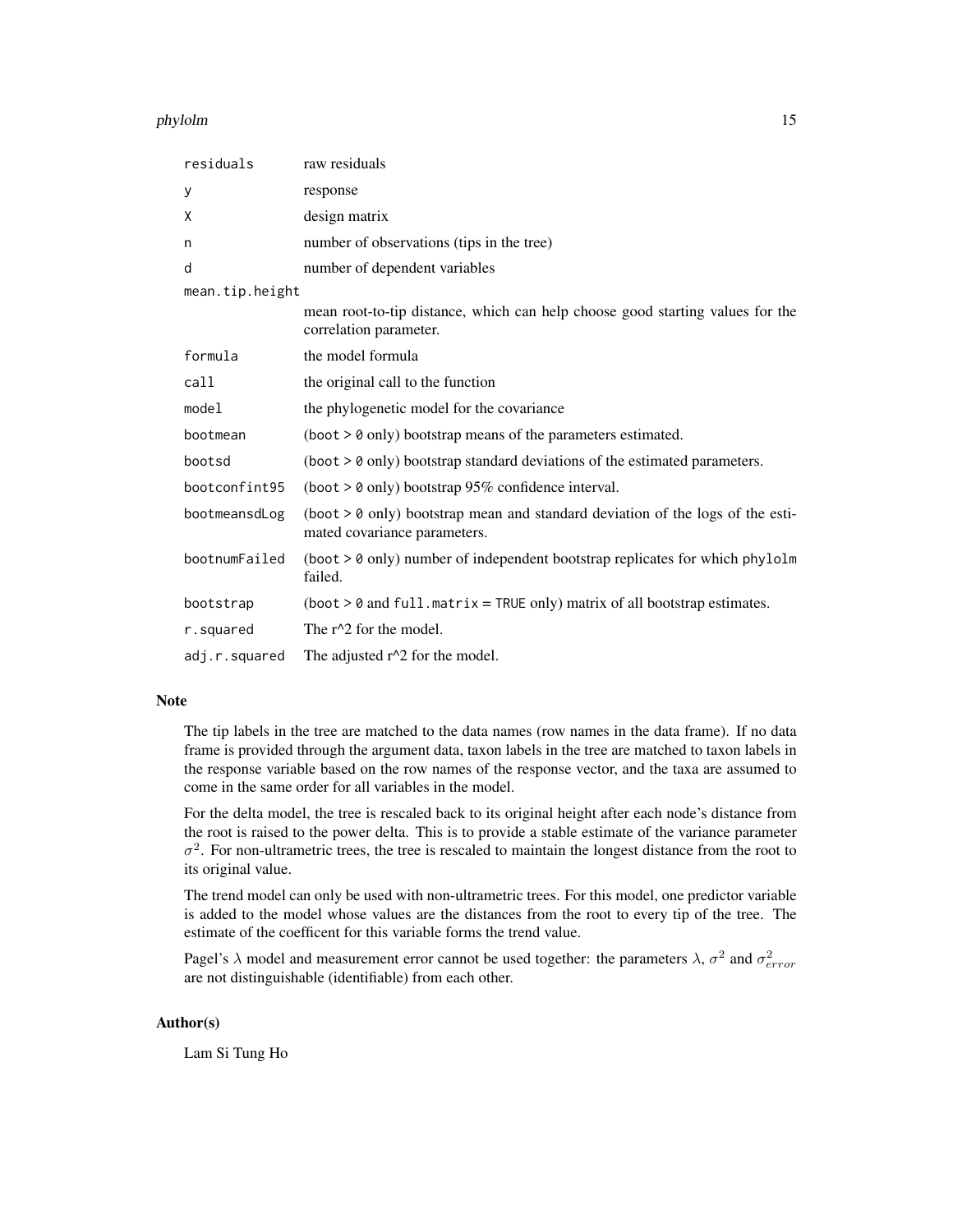#### <span id="page-15-0"></span>References

Ho, L. S. T. and Ane, C. 2014. "A linear-time algorithm for Gaussian and non-Gaussian trait evolution models". Systematic Biology 63(3):397-408.

Butler, M. A. and King, A. A. 2004. "Phylogenetic comparative analysis: A modeling approach for adaptive evolution". The American Naturalist 164:683-695.

Hansen, T. F. 1997. "Stabilizing selection and the comparative analysis of adaptation". Evolution 51:1341-1351.

Harmon, L. J. et al. 2010. "Early bursts of body size and shape evolution are rare in comparative data". Evolution 64:2385-2396.

Ho, L. S. T. and Ane, C. 2013. "Asymptotic theory with hierarchical autocorrelation: Ornstein-Uhlenbeck tree models". The Annals of Statistics 41(2):957-981.

Pagel, M. 1997. "Inferring evolutionary processes from phylogenies". Zoologica Scripta 26:331-348.

Pagel, M. 1999. "Inferring the historical patterns of biological evolution". Nature 401:877-884.

#### See Also

[corBrownian](#page-0-0), [corMartins](#page-0-0), [corPagel](#page-0-0), [fitContinuous](#page-0-0), [pgls](#page-0-0).

#### Examples

```
set.seed(123456)
tre = rcoal(60)taxa = sort(tre$tip.label)
b0=0; b1=1;
x <- rTrait(n=1, phy=tre,model="BM",
            parameters=list(ancestral.state=0,sigma2=10))
y \le -b0 + b1*x +rTrait(n=1,phy=tre,model="lambda",parameters=list(
              ancestral.state=0,sigma2=1,lambda=0.5))
dat = data.frame(trait=y[taxa],pred=x[taxa])
fit = phylolm(trait~pred,data=dat,phy=tre,model="lambda")
summary(fit)
# adding measurement errors and bootstrap
z \le -y + \text{rnorm}(60, 0, 1)
```

```
dat = data.frame(trait=z[taxa],pred=x[taxa])
fit = phylolm(trait~pred,data=dat,phy=tre,model="BM",measurement_error=TRUE,boot=100)
summary(fit)
```
phylolm-methods *Methods for class 'phylolm'.*

#### **Description**

These are method functions for class 'phylolm'.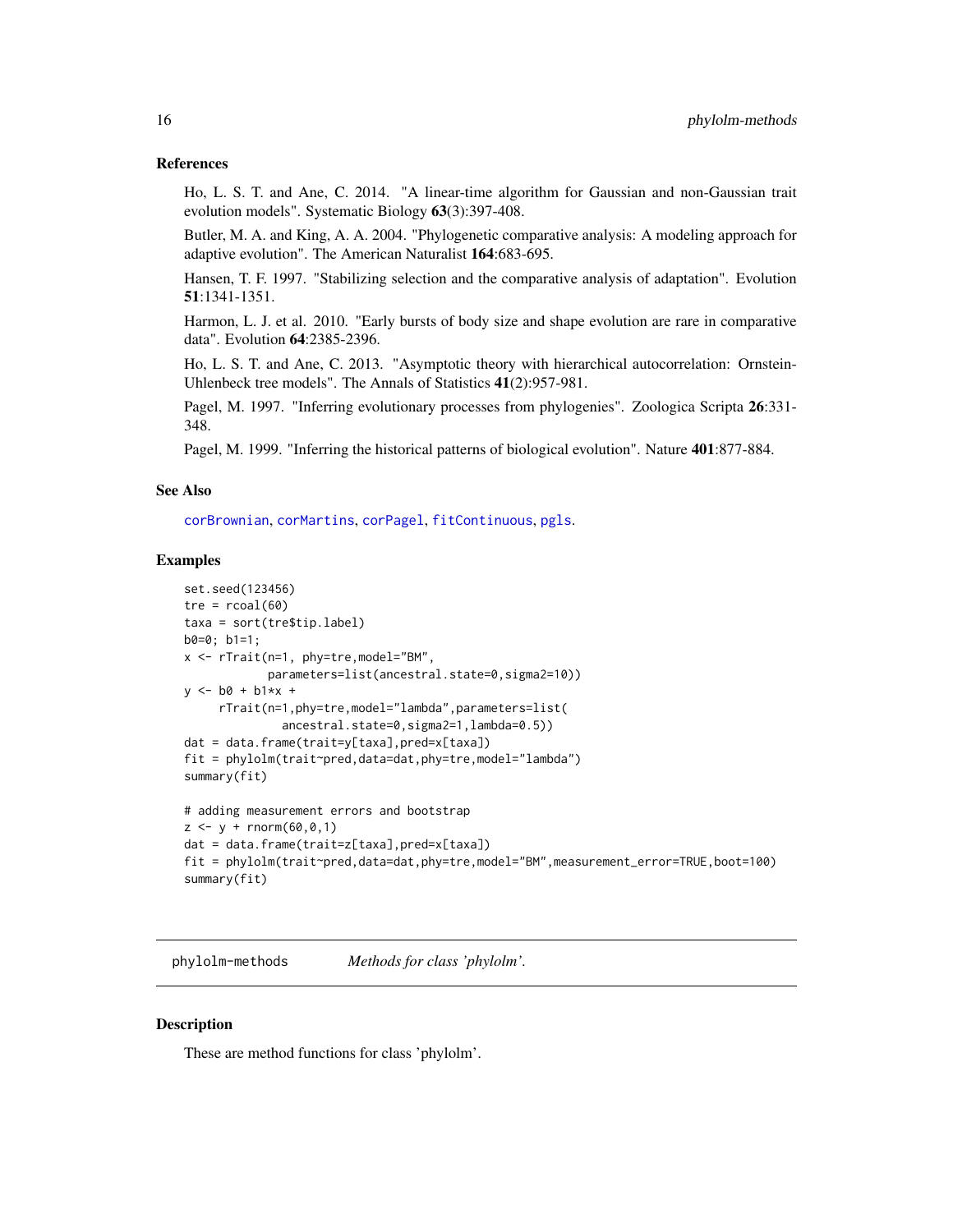#### <span id="page-16-0"></span>phylolm-methods 17

#### Usage

```
## S3 method for class 'phylolm'
print(x, \text{ digits} = max(3, \text{ getOption("digits") - 3), ...)## S3 method for class 'phylolm'
summary(object, ...)
## S3 method for class 'phylolm'
nobs(object, ...)
## S3 method for class 'phylolm'
residuals(object,type = c("response"), ...)
## S3 method for class 'phylolm'
predict(object, newdata = NULL, ...)
## S3 method for class 'phylolm'
vcov(object, ...)
## S3 method for class 'phylolm'
logLik(object, ...)
## S3 method for class 'phylolm'
AIC(object, k=2, ...)
## S3 method for class 'phylolm'
plot(x, \ldots)
```
#### Arguments

| x        | an object of class "phylolm".                                                                                                                                                                                                                                                                                                                      |
|----------|----------------------------------------------------------------------------------------------------------------------------------------------------------------------------------------------------------------------------------------------------------------------------------------------------------------------------------------------------|
| object   | an object of class "phylolm".                                                                                                                                                                                                                                                                                                                      |
| digits   | number of digits to show in summary method.                                                                                                                                                                                                                                                                                                        |
| type     | Currently, only the "response" type is implemented. It returns the raw residuals,<br>that is, the differences between the observed responses and the predicted values.<br>They are phylogenetically correlated.                                                                                                                                    |
| newdata  | an optional data frame to provide the predictor values at which predictions<br>should be made. If omitted, the fitted values are used. Currently, predictions<br>are made for new species whose placement in the tree is unknown. Only their<br>covariate information is used. The prediction for the trend model is not currently<br>implemented. |
| k        | numeric, the penalty per parameter to be used; the default $k = 2$ is the classical<br>AIC.                                                                                                                                                                                                                                                        |
| $\cdots$ | further arguments to methods.                                                                                                                                                                                                                                                                                                                      |

#### Author(s)

Lam Si Tung Ho

#### See Also

[phylolm](#page-12-1)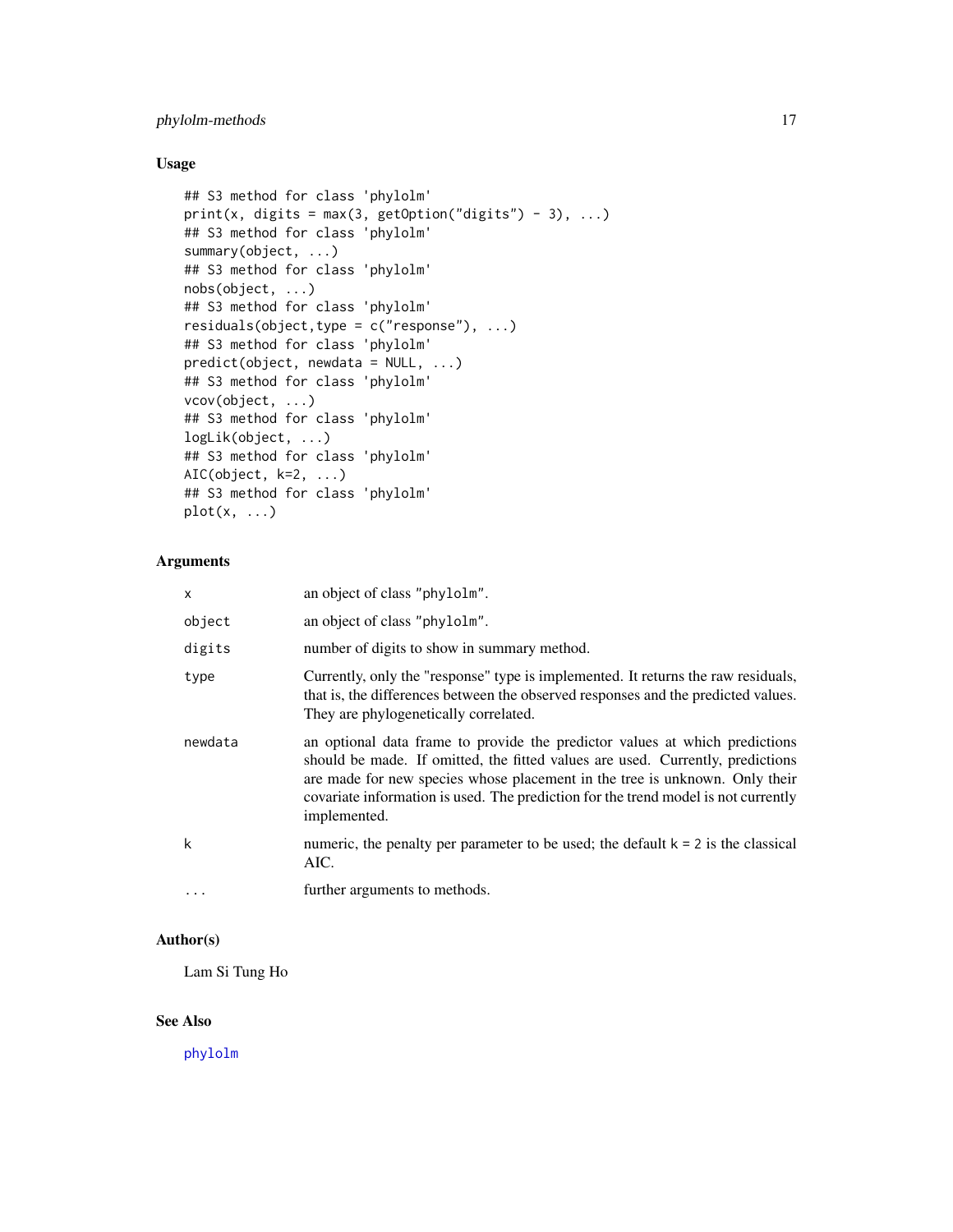#### Examples

```
set.seed(321123)
tre = rcoal(50)y = rTrait(n=1,phy=tre,model="BM")
fit = phylolm(y~1,phy=tre,model="BM")
summary(fit)
vcov(fit)
```
phylostep *Stepwise model selection for Phylogenetic Linear Model*

#### Description

Performs stepwise model selection for phylogenetic linear models, using the criterion -2\*log-likelihood  $+ k*$ npar, where npar is the number of estimated parameters and  $k=2$  for the usual AIC.

#### Usage

```
phylostep(formula, starting.formula = NULL, data = list(),
       phy, model = c("BM", "OUrandomRoot","OUfixedRoot",
       "lambda", "kappa", "delta", "EB", "trend"),
      direction = c("both", "backward", "forward"), trace = 2,
       lower.bound = NULL, upper.bound = NULL,starting.value = NULL, k=2, ...)
```
#### Arguments

| formula          | formula of the full model.                                                                                                   |
|------------------|------------------------------------------------------------------------------------------------------------------------------|
| starting.formula |                                                                                                                              |
|                  | optional formula of the starting model.                                                                                      |
| data             | a data frame containing variables in the model. If not found in data, the vari-<br>ables are taken from current environment. |
| phy              | a phylogenetic tree of type phylo with branch lengths.                                                                       |
| model            | a model for the phylogenetic covariance of residuals.                                                                        |
| direction        | direction for stepwise search, can be both, forward, and backward.                                                           |
| trace            | if positive, information on each searching step is printed. Larger values may<br>give more detailed information.             |
| lower.bound      | optional lower bound for the optimization of the phylogenetic model parameter.                                               |
| upper.bound      | optional upper bound for the optimization of the phylogenetic model parameter.                                               |
|                  | starting value optional starting value for the optimization of the phylogenetic model parameter.                             |
| k                | optional weight for the penalty.                                                                                             |
| $\ddots$         | further arguments to be passed to the function optim.                                                                        |

<span id="page-17-0"></span>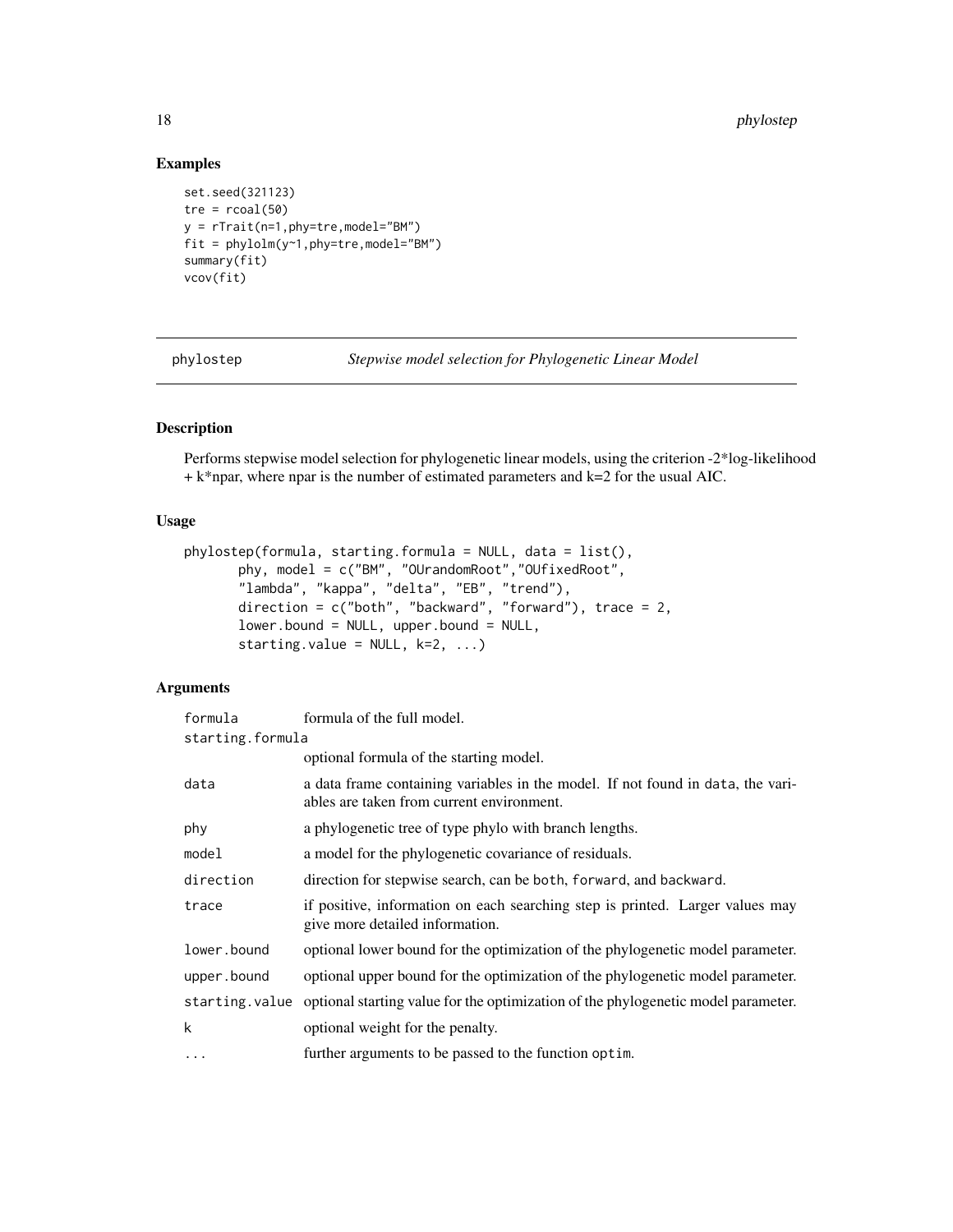#### <span id="page-18-0"></span>Details

The default  $k = 2$  corresponds to the usual AIC penalty. Use  $k = \log(n)$  for the usual BIC, although it is unclear how BIC should be defined for phylogenetic regression.

See [phylolm](#page-12-1) for details on the possible phylogenetic models for the error term, for default bounds on the phylogenetic signal parameters, or for matching tip labels between the tree and the data.

#### Value

A phylolm object correponding to the best model is returned.

#### Author(s)

Lam Si Tung Ho and Cecile Ane

#### See Also

[phylolm](#page-12-1).

#### Examples

```
set.seed(123456)
tre = rcoal(60)taxa = sort(tre$tip.label)
b0=0; b1=1;
x1 = rTrait(phy=tre,model="BM",
           parameters=list(ancestral.state=0,sigma2=10))
x2 = rTrait(phy=tre,model="BM",
            parameters=list(ancestral.state=0,sigma2=10))
x3 = rTrait(phy=tre,model="BM",
            parameters=list(ancestral.state=0,sigma2=10))
y \le -b0 + b1*x1 +rTrait(n=1,phy=tre,model="BM",parameters=list(
              ancestral.state=0,sigma2=1))
dat = data.frame(trait=y[taxa],pred1=x1[taxa],pred2=x2[taxa],pred3=x3[taxa])
fit = phylostep(trait~pred1+pred2+pred3,data=dat,phy=tre,model="BM",direction="both")
summary(fit)
```
<span id="page-18-1"></span>pruningwise.branching.times *Calculates internal node ages in an ultrametric "pruningwise" tree*

#### Description

Calculates the branching times, or ages, of all internal nodes in an ultrametric tree whose internal representation is in "pruningwise" order.

#### Usage

pruningwise.branching.times(phy)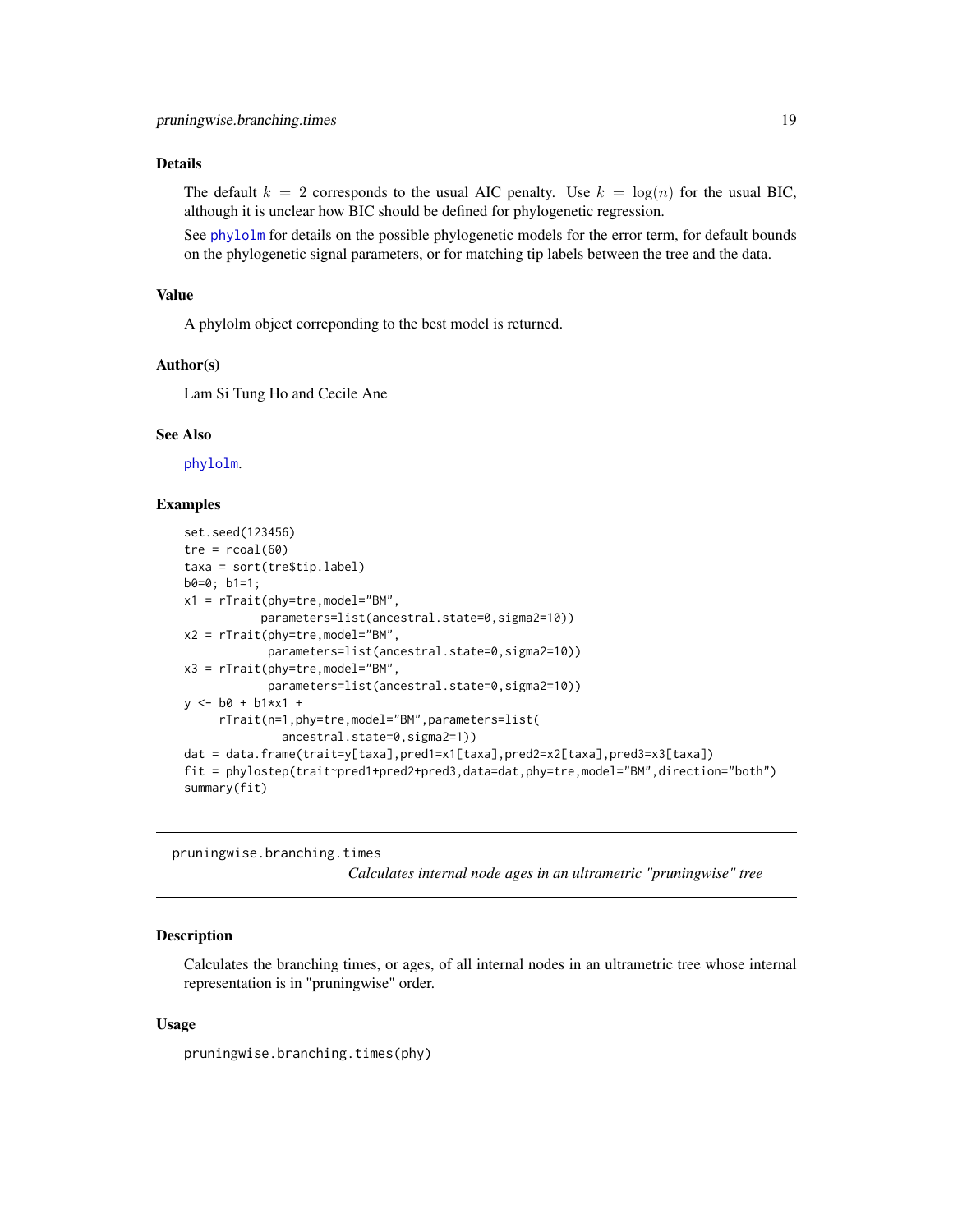#### <span id="page-19-0"></span>Arguments

phy an ultrametric phylogenetic tree of type phylo with branch lengths, already in "pruningwise" order.

#### Value

a vector of node ages, with the original internal node names if those were available in phy, or otherwise named by the node numbers in phy.

#### Author(s)

Lam Si Tung Ho

#### See Also

[pruningwise.distFromRoot](#page-19-1), [branching.times](#page-0-0).

#### Examples

tre = reorder(rcoal(50),"pruningwise") pruningwise.branching.times(tre)

<span id="page-19-1"></span>pruningwise.distFromRoot

*Calculates node distance from the root in an "pruningwise" tree*

#### Description

Calculates the distance from the root to all nodes, in a tree whose internal representation is in "pruningwise" order.

#### Usage

```
pruningwise.distFromRoot(phy)
```
#### Arguments

phy a phylogenetic tree of type phylo with branch lengths, already in "pruningwise" order.

#### Value

a vector of distances, with the original tip labels and internal node names if internal node names were available, or otherwise named by the node numbers in phy.

#### Author(s)

Lam Si Tung Ho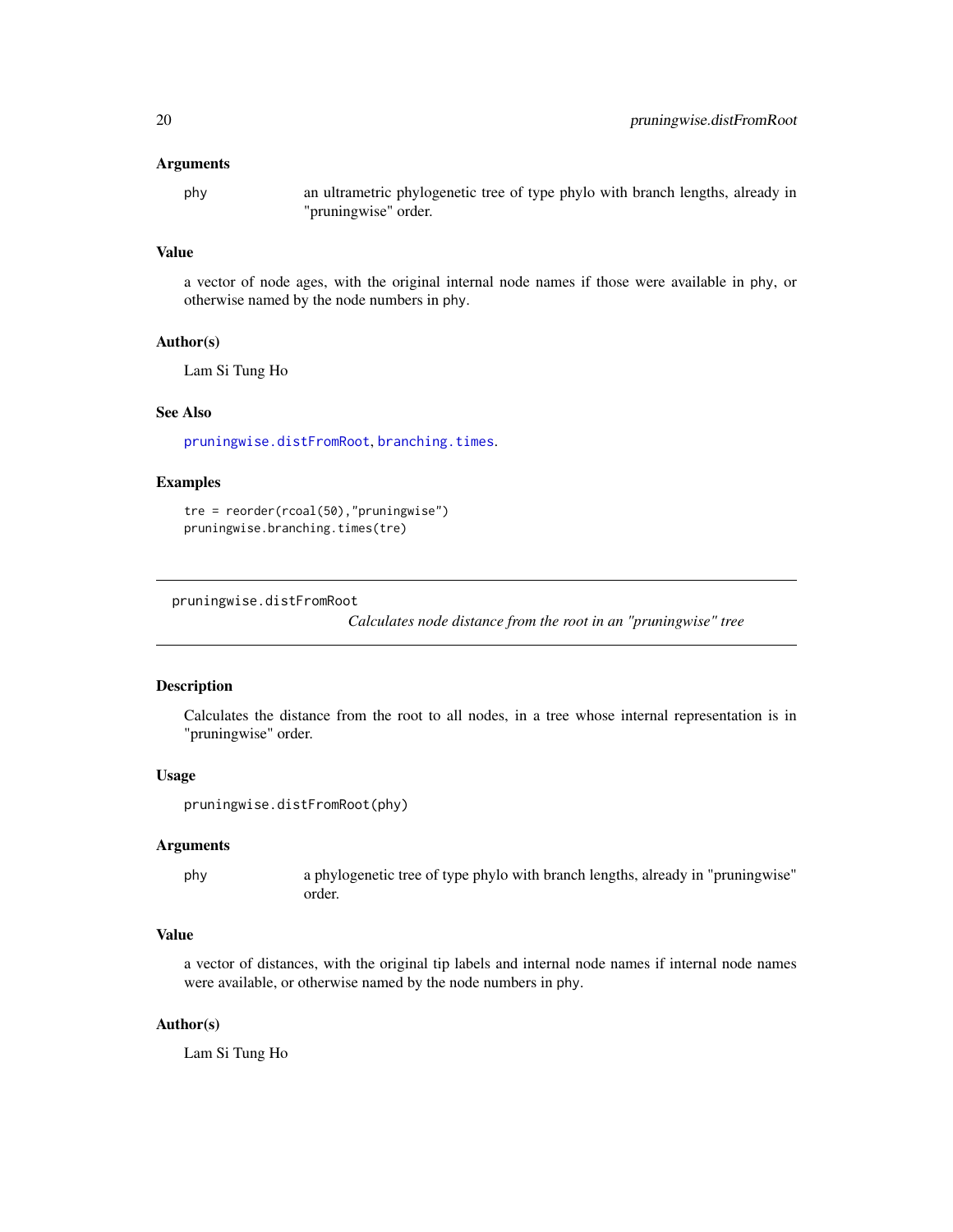#### <span id="page-20-0"></span>quartet $CF$  21

#### See Also

[pruningwise.branching.times](#page-18-1), [cophenetic](#page-0-0).

#### Examples

```
tre = reorder(rtree(50),"pruningwise")
pruningwise.distFromRoot(tre)
```
quartetCF *Quartet concordance factors across Arabidopsis thaliana*

#### Description

Concordance factors of quartets for 29 A. thaliana accessions and A. lyrata, obtained from chromosome 4 using MDL to delimit loci then BUCKy on each 4-taxon set.

#### Usage

data(quartetCF)

#### Format

Data frame with 7 variables and 27,405 rows. Each row corresponds to one 4-taxon set (choosing 4 taxa out of 30 makes 27,405 combinations). The first four variables, named 'taxon1' through 'taxon4', give the names of the 4 taxa in each 4-taxon set. Variables 5 through 7 are named CF12.34, CF13.24 and CF14.23, and give the estimated concordance factors of the 3 quartets on each set of 4 taxa: taxon 1 + taxon 2 versus taxon3 + taxon 4, etc. These concordance factors are the proportion of loci that have a given quartet tree. They were obtained from chromosome 4 using MDL to delimit loci then BUCKy to estimate quartet concordance factors (CFs).

#### References

Stenz, Noah W. M., Bret Larget, David A. Baum and Cécile Ané (2015). Exploring tree-like and non-tree-like patterns using genome sequences: An example using the inbreeding plant species *Arabidopsis thaliana* (L.) Heynh. Systematic Biology, 64(5):809-823.

TICR pipeline: github.com/nstenz/TICR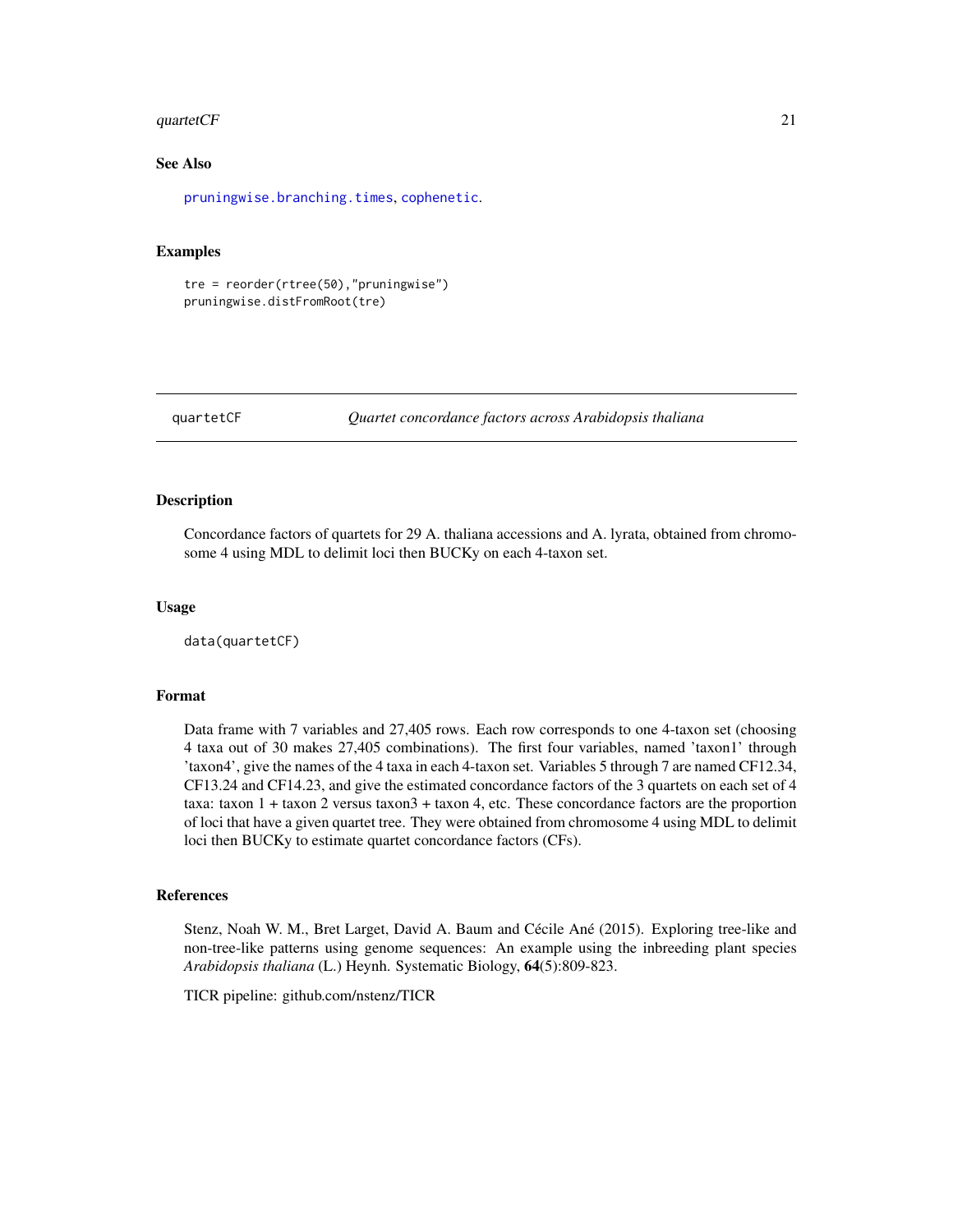<span id="page-21-0"></span>

#### Description

Simulates a binary trait along a phylogeny, according to the model in Ives and Garland (2010).

#### Usage

 $rbinTrain(i=1, phy, beta, alpha, X = NULL, model = c("LogReg"))$ 

#### Arguments

| n     | number of independent replicates.                                   |
|-------|---------------------------------------------------------------------|
| phy   | a phylogenetic tree of type phylo with brach lengths.               |
| beta  | a vector of coefficients for the logistic regression model.         |
| alpha | the phylogenetic correlation parameter.                             |
| X     | a design matrix with one row for each tip in the phylogenetic tree. |
| model | Currently, only phylogenetic logistic regression is implemented.    |

#### Value

If n=1, a numeric vector of 0-1 values with names from the tip labels in the tree. For more than 1 replicate, a matrix with the tip labels as row names, and one column per replicate.

#### Note

In the absence of a design matrix X, a single intercept is used. In this case beta should be a vector of length one and the model reduces to a 2-state Markov process on the tree with stationary mean  $e^{\beta}/(1+e^{\beta})$ . If a design matrix X is provided, the length of beta should be equal to the number of columns in X.

#### Author(s)

Lam Si Tung Ho and C. An?

#### References

Ives, A. R. and T. Garland, Jr. 2010. "Phylogenetic logistic regression for binary dependent variables". Systematic Biology 59:9-26.

#### See Also

[rTrait](#page-22-1).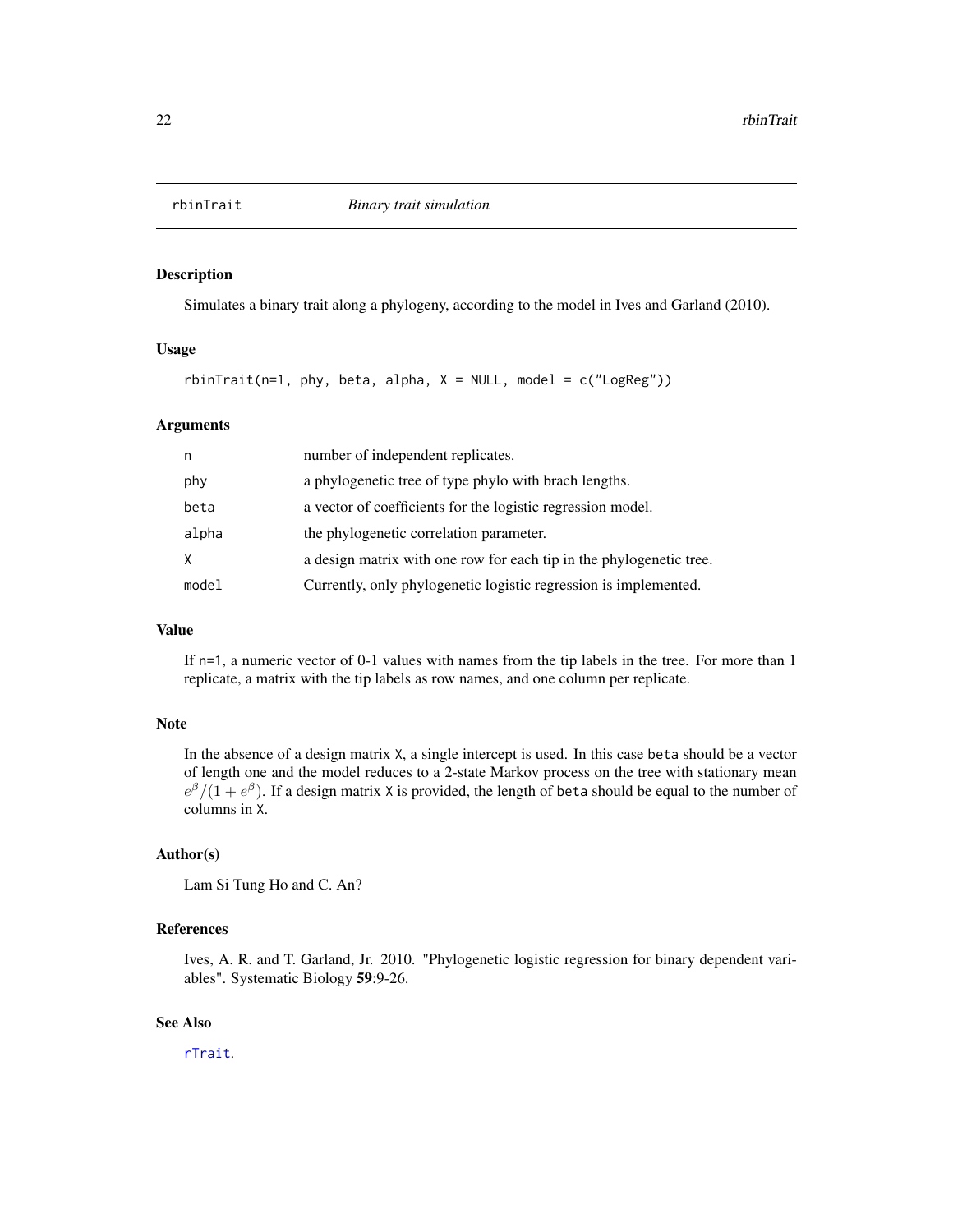#### <span id="page-22-0"></span>rTrait 23

#### Examples

tre =  $rtree(50)$  $x = rTrain(n=1, phy=tre)$  $X = \text{cbind}(\text{rep}(1, 50), x)$  $y =$  rbinTrait(n=1, phy=tre, beta=c(-1,0.5), alpha=1, X=X)

<span id="page-22-1"></span>

#### *Continuous trait simulation*

#### Description

Simulates a continuous trait along a tree from various phylogenetic models.

#### Usage

```
rTrait(n=1, phy, model=c("BM","OU","lambda","kappa","delta","EB","trend"),
       parameters = NULL, plot.tree=FALSE)
```
#### Arguments

| n          | number of independent replicates                                                                                                    |
|------------|-------------------------------------------------------------------------------------------------------------------------------------|
| phy        | a phylogenetic tree of type phylo with branch lengths.                                                                              |
| model      | a phylogenetic model. Default is "BM", for Brownian motion. Alternatives are<br>"OU", "lambda", "kappa", "delta", "EB" and "trend". |
| parameters | List of parameters for the model (see Note).                                                                                        |
| plot.tree  | If TRUE, the tree with transformed branch lengths will be shown, except for the<br>OU model.                                        |

#### Details

Possible phylogenetic models are the Brownian motion model (BM), the Ornstein-Uhlenbeck model (OU), Pagel's  $\lambda$  model (lambda), Pagel's  $\kappa$  model (kappa), Pagel's  $\delta$  model (delta), the early burst model (EB), and the Brownian motion model with a trend (trend).

#### Value

If n=1, a numeric vector with names from the tip labels in the tree. For more than 1 replicate, a matrix with the tip labels as row names, and one column per replicate.

#### Note

The default choice for the parameters are as follows: ancestral.state=0, sigma2=1, optimal.value=0 for the OU model, alpha=0 for the selection strength in the OU model, lambda=1, kappa=1, delta=1, rate=0 for the EB model, trend=0. These default choices correspond to the BM model.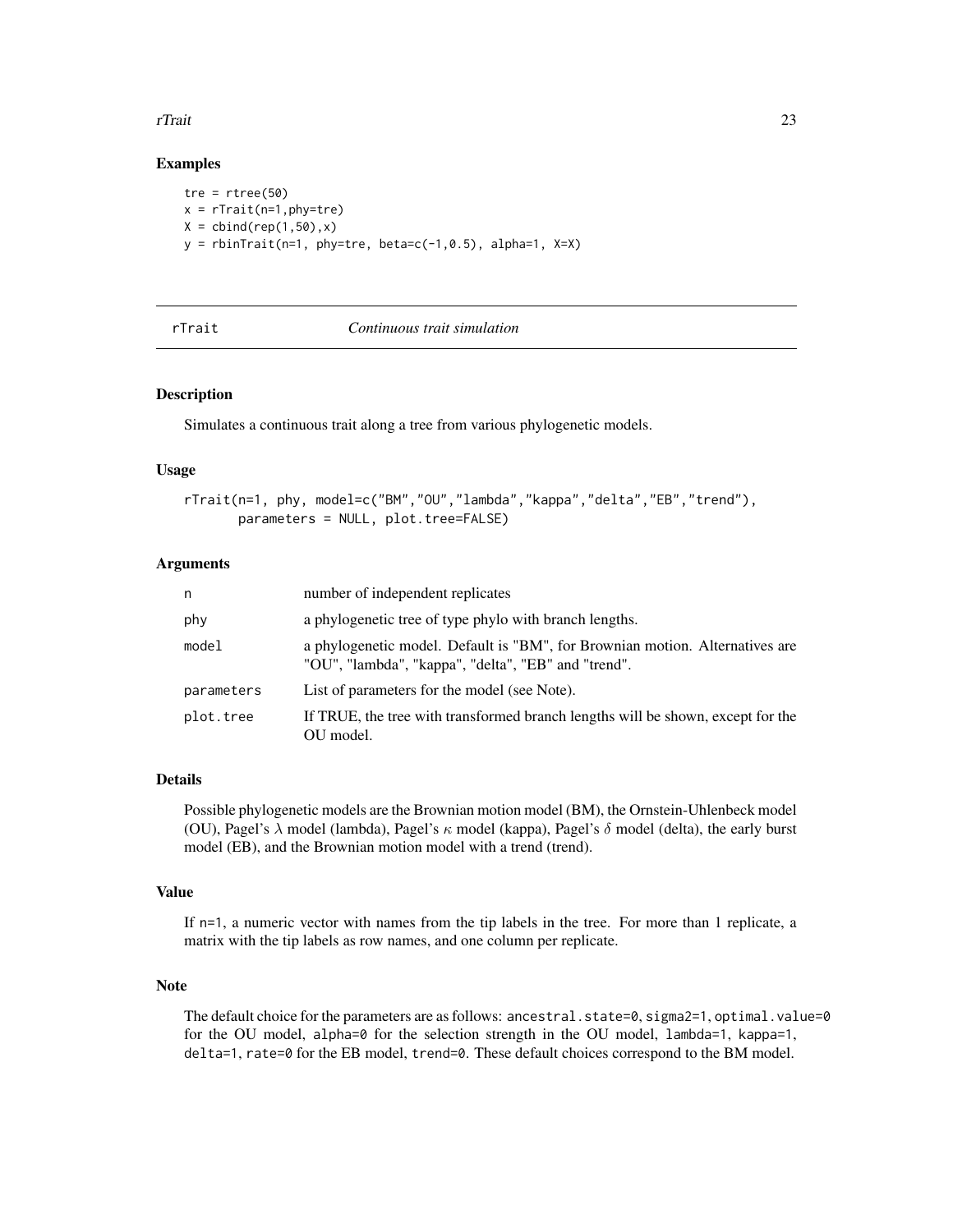#### Author(s)

Lam Si Tung Ho and C. Ané

#### See Also

[rTraitCont](#page-0-0).

#### Examples

```
tre = rtree(50)
y = rTrait(n=1, phy=tre, model="OU",
           parameters=list(optimal.value=2,sigma2=1,alpha=0.1))
```
<span id="page-23-1"></span>stepwise.test.tree *Fits a population tree to data from quartet concordance factors*

#### Description

From a set of quartet concordance factors obtained from genetic data (proportion of loci that truly have a given quartet) and from a guide tree, this functions uses a stepwise search to find the best resolution of that guide tree. Any unresolved edge corresponds to ancestral panmixia, on which the coalescent process is assumed.

#### Usage

```
stepwise.test.tree(cf, guidetree, search="both", method="PLL", kbest=5,
                  maxiter=100, startT="panmixia", shape.correction=TRUE)
```
#### Arguments

| cf        | data frame containing one row for each 4-taxon set and containing taxon names<br>in columns 1-4, and concordance factors in columns 5-7.                                            |
|-----------|-------------------------------------------------------------------------------------------------------------------------------------------------------------------------------------|
| guidetree | tree of class phylo on the same taxon set as those in cf, with branch lengths in<br>coalescent units.                                                                               |
| search    | one of "both" (stepwise search both forwards and backwards at each step), or<br>"heuristic" (heuristic shallow search: not recommended).                                            |
| method    | Only "PLL" is implemented. The scoring criterion to rank population trees is<br>the pseudo log-likelihood (ignored if search="heuristic").                                          |
| kbest     | Number of candidate population trees to consider at each step for the forward<br>and for the backward phase (separately). Use a lower value for faster but less<br>thorough search. |
| maxiter   | Maximum number of iterations. One iteration consists of considering multiple<br>candidate population trees, using both a forward step and a backward step.                          |
| startT    | starting population tree. One of "panmixia", "fulltree", or a numeric vector of<br>edge numbers to keep resolved. The other edges are collapsed for panmixia.                       |

<span id="page-23-0"></span>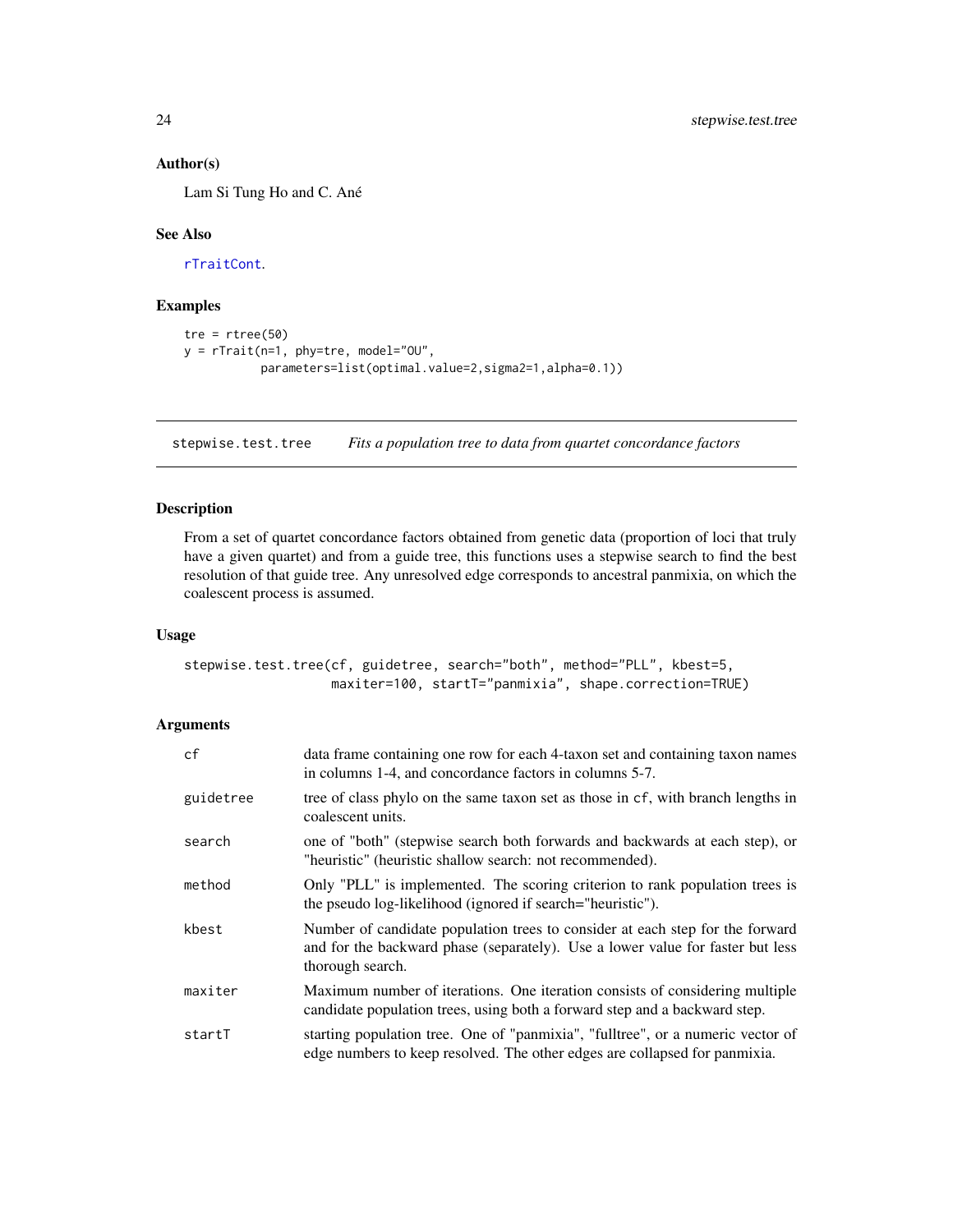<span id="page-24-0"></span>shape.correction boolean. If true, the shapes of all Dirichlet distributions used to test the adequacy of a population tree are corrected to be greater or equal to 1. This correction avoids Dirichlet densities going near 0 or 1. It is applied both when the  $\alpha$ parameter is estimated and when the outlier p-values are calculated. Value Nedge Number of edges kept resolved in the guide tree. Other edges are collapsed to model ancestral panmixia. edges Indices of edges kept resolved in the guide tree. notincluded Indices of edges collapsed in the guide tree, to model ancestral panmixia. alpha estimated  $\alpha$  parameter. negPseudoLoglik Negative pseudo log-likelihood of the final estimated population tree. X2 Chi-square statistic, from comparing the counts of outlier p-values (in outlier.table) to the expected counts. chisq.pval p-value from the chi-square test, obtained from the comparing the X2 value to a chi-square distribution with 3 df. chisq.conclusion character string. If the chi-square test is significant, this statement says if there is an excess (or deficit) of outlier 4-taxon sets. outlier.table Table with 2 rows (observed and expected counts) and 4 columns: number of 4-taxon sets with p-values  $p \le 0.01, 0.01 < p \le 0.05, 0.05 < p \le 0.10$  or  $p > 0.10$ . outlier.pvalues Vector of outlier p-values, with as many entries as there are rows in cf, one for each set of 4 taxa. cf.exp Matrix of concordance factors expected from the estimated population tree, with as many rows as in cf (one row for each 4-taxon set) and 3 columns (one for each of the 3 possible quartet trees).

#### Author(s)

Cécile Ané

#### References

Stenz, Noah W. M., Bret Larget, David A. Baum and Cécile Ané (2015). Exploring tree-like and non-tree-like patterns using genome sequences: An example using the inbreeding plant species *Arabidopsis thaliana* (L.) Heynh. Systematic Biology, 64(5):809-823.

#### See Also

[test.one.species.tree](#page-25-1).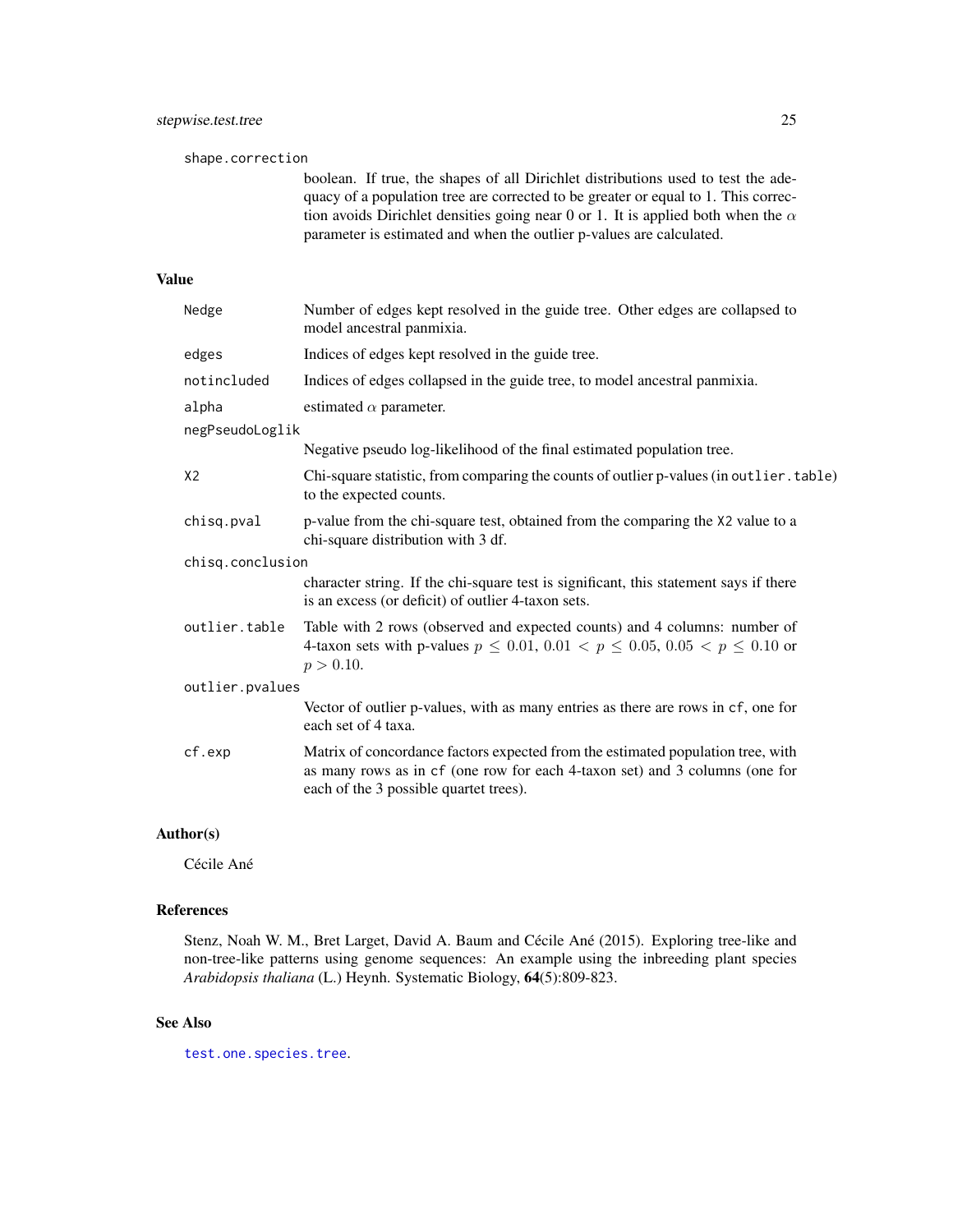#### Examples

```
data(quartetCF)
data(guidetree)
resF <- stepwise.test.tree(quartetCF,guidetree,startT="fulltree") # takes ~ 1 min
resF[1:9]
```
<span id="page-25-1"></span>test.one.species.tree *Tests the fit of a population tree to quartet concordance factor data*

#### Description

From a set of quartet concordance factors obtained from genetic data (proportion of loci that truly have a given quartet), this function tests the adequacy of the coalescent process on a given population tree, where branch lengths indicate coalescent units.

#### Usage

```
test.one.species.tree(cf, guidetree, prep, edge.keep,
                      plot=TRUE, shape.correction = TRUE)
```
#### Arguments

| cf               | data frame containing one row for each 4-taxon set, with taxon names in columns<br>1-4 and concordance factors in columns 5-7.                                                                                                                                                  |
|------------------|---------------------------------------------------------------------------------------------------------------------------------------------------------------------------------------------------------------------------------------------------------------------------------|
| guidetree        | tree of class phylo on the same taxon set as those in cf, with branch lengths in<br>coalescent units.                                                                                                                                                                           |
| prep             | result of test. tree. preparation(cf, guidetree). If the test is repeated mul-<br>tiple times on various resolutions of the guide tree (see edge, keep), it saves time<br>to do this only once.                                                                                 |
| edge.keep        | Indices of edges to keep in the guide tree. All other edges are collapsed to reflect<br>ancestral panmixia. In the tested population tree, the collapsed edges have length<br>set to $0$ .                                                                                      |
| plot             | boolean. If TRUE, a number of plots are output.                                                                                                                                                                                                                                 |
| shape.correction |                                                                                                                                                                                                                                                                                 |
|                  | boolean. If TRUE, the shapes of all Dirichlet distributions are corrected to be<br>greater or equal to 1. This correction avoids Dirichlet densities going near 0 or<br>1. It applies when the $\alpha$ parameter is estimated and when the outlier p-values<br>are calculated. |

#### Value

alpha estimated  $\alpha$  parameter.

negPseudoLoglik

Negative pseudo log-likelihood of the population tree.

<span id="page-25-0"></span>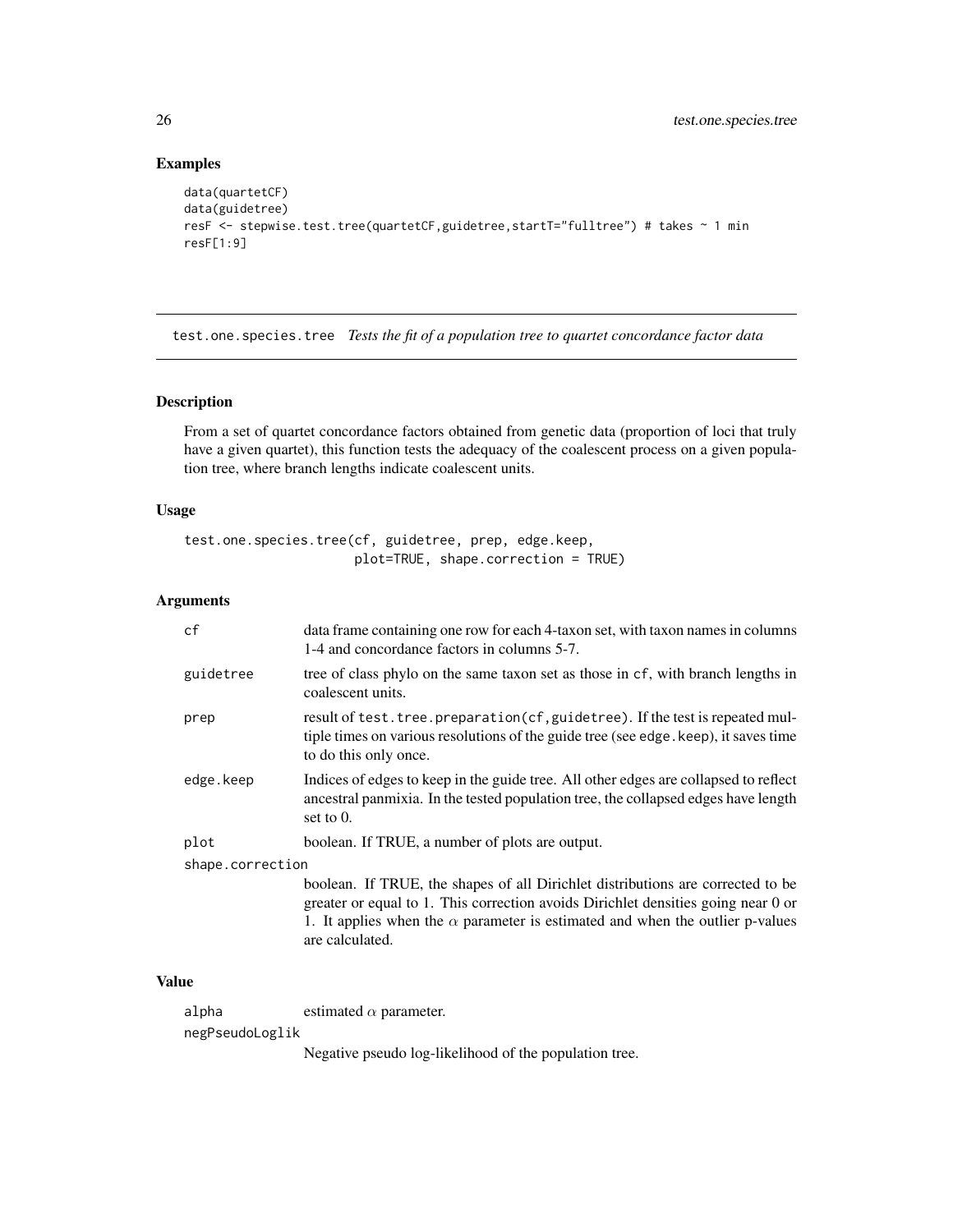<span id="page-26-0"></span>

| X <sub>2</sub>   | Chi-square statistic, from comparing the counts of outlier p-values (in outlier, table)<br>to the expected counts.                                                                                       |  |
|------------------|----------------------------------------------------------------------------------------------------------------------------------------------------------------------------------------------------------|--|
| chisq.pval       | p-value from the chi-square test, obtained from the comparing the X2 value to a<br>chi-square distribution with 3 df.                                                                                    |  |
| chisq.conclusion |                                                                                                                                                                                                          |  |
|                  | character string. If the chi-square test is significant, this statement says if there<br>is an excess (or deficit) of outlier 4-taxon sets.                                                              |  |
| outlier.table    | Table with 2 rows (observed and expected counts) and 4 columns: number of<br>4-taxon sets with p-values $p \le 0.01$ , $0.01 < p \le 0.05$ , $0.05 < p \le 0.10$ or<br>$p > 0.10$ .                      |  |
| outlier.pvalues  |                                                                                                                                                                                                          |  |
|                  | Vector of outlier p-values, with as many entries as there are rows in cf, one for<br>each set of 4 taxa.                                                                                                 |  |
| cf.exp           | Matrix of concordance factors expected from the estimated population tree, with<br>as many rows as in cf (one row for each 4-taxon set) and 3 columns (one for<br>each of the 3 possible quartet trees). |  |

#### Author(s)

Cécile Ané

#### References

Stenz, Noah W. M., Bret Larget, David A. Baum and Cécile Ané (2015). Exploring tree-like and non-tree-like patterns using genome sequences: An example using the inbreeding plant species *Arabidopsis thaliana* (L.) Heynh. Systematic Biology, 64(5):809-823.

#### See Also

[stepwise.test.tree](#page-23-1), [test.tree.preparation](#page-27-1).

#### Examples

```
data(quartetCF)
data(guidetree)
prelim <- test.tree.preparation(quartetCF,guidetree) # takes 5-10 seconds
# test of panmixia: all edges collapsed, none resolved.
panmixia <- test.one.species.tree(quartetCF,guidetree,prelim,edge.keep=NULL)
panmixia[1:6]
# test of full tree: all internal edges resolved, none collapsed.
Ntaxa = length(guidetree$tip.label)
# indices of internal edges:
internal.edges = which(guidetree$edge[,2] > Ntaxa)
fulltree <- test.one.species.tree(quartetCF,guidetree,prelim,edge.keep=internal.edges)
fulltree[1:6]
# test of a partial tree, some edges (but not all) collapsed
```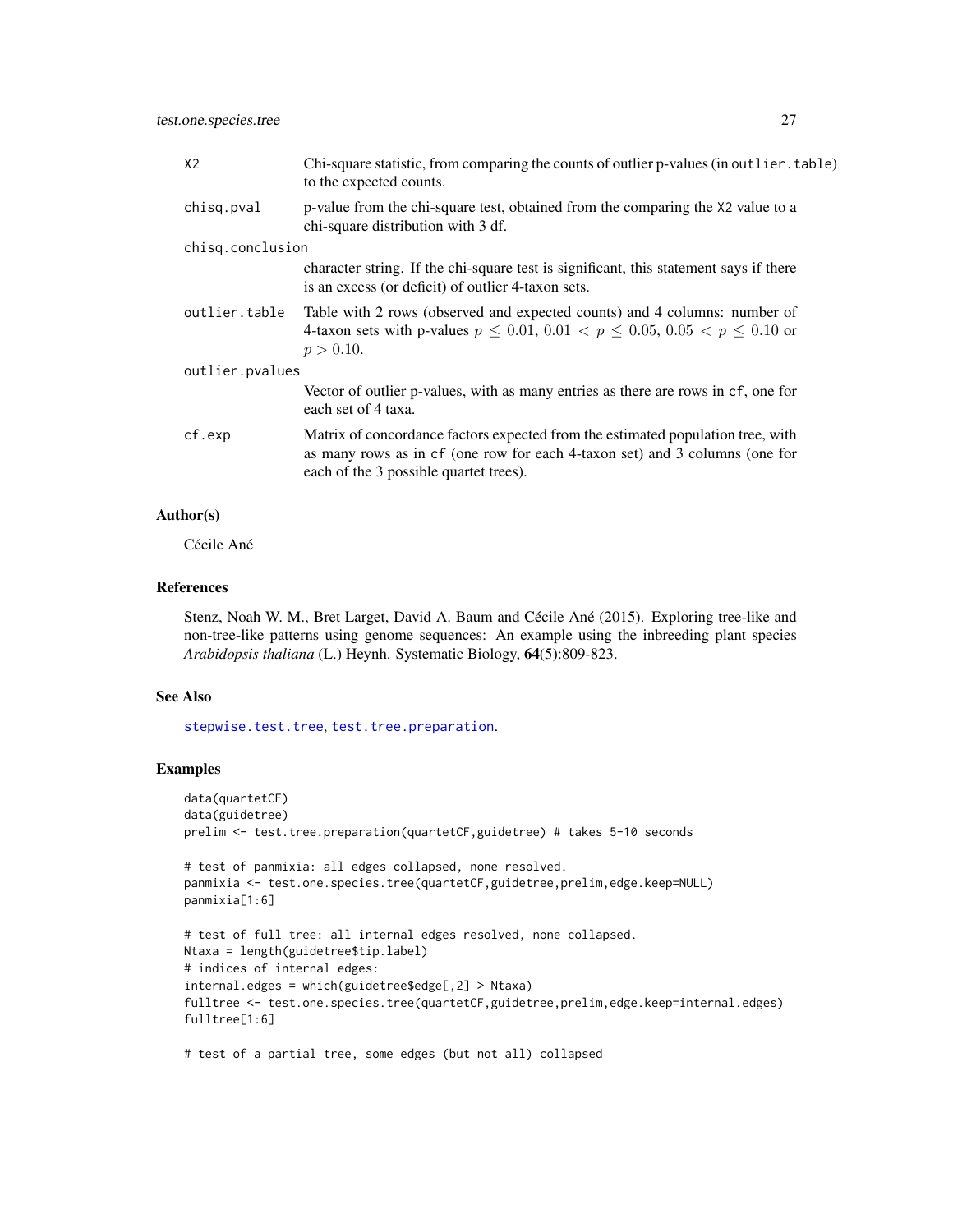```
edges2keep <- c(1,2,4,6,7,8,11,14,20,21,23,24,31,34,35,36,38,39,44,47,53)
partialTree <- test.one.species.tree(quartetCF,guidetree,prelim,edge.keep=edges2keep)
partialTree[1:5]
partialTree$outlier.table
# identify taxa most responsible for the extra outlier quartets
outlier.4taxa <- which(partialTree$outlier.pvalues < 0.01)
length(outlier.4taxa) # 483 4-taxon sets with outlier p-value below 0.01
q01 = as.matrix(quartetCF[outlier.4taxa,1:4])
sort(table(as.vector(q01)),decreasing=TRUE)
# So: Cnt_1 and Vind_1 both appear in 239 of these 483 outlier 4-taxon sets.
sum(apply(q01,1,function(x){"Cnt_1" %in% x | "Vind_1" %in% x}))
# 266 outlier 4-taxon sets have either Cnt_1 or Vind_1
sum(apply(q01,1,function(x){"Cnt_1" %in% x & "Vind_1" %in% x}))
# 212 outlier 4-taxon sets have both Cnt_1 and Vind_1
```
<span id="page-27-1"></span>test.tree.preparation *data structure preparation for testing a population tree*

#### Description

Takes a guide tree and quartet concordance factor data, and makes preliminary calculations to speed up the test of adequacy of a population tree with [test.one.species.tree](#page-25-1).

#### Usage

test.tree.preparation(cf, guidetree)

#### Arguments

| сf        | data frame containing one row for each 4-taxon set, with taxon names in columns<br>1-4 |
|-----------|----------------------------------------------------------------------------------------|
| guidetree | tree of class phylo on the same taxon set as those in cf.                              |

#### Value

| quartet2edge | matrix of booleans with as many rows as in cf (one row for each 4-taxon set)<br>and with as many columns as edges in guidetree. For a given set of 4 taxa and<br>for edge i, the corresponding entry is true if the guide tree pruned to the 4 taxa<br>includes edge i as part of its internal edge. |
|--------------|------------------------------------------------------------------------------------------------------------------------------------------------------------------------------------------------------------------------------------------------------------------------------------------------------|
| dominant     | Vector with as many entries as rows in cf, one for each 4-taxon set. Entries are<br>1, 2 or 3 depending on the quartet displayed in the guide tree: 1 for the quartet<br>$12\vert 34$ (i.e. taxon 1 + taxon 2 versus taxon 3 + taxon 4), 2 for the quartet 13   24 and<br>3 for the quartet 1423.    |

#### See Also

[test.one.species.tree](#page-25-1).

<span id="page-27-0"></span>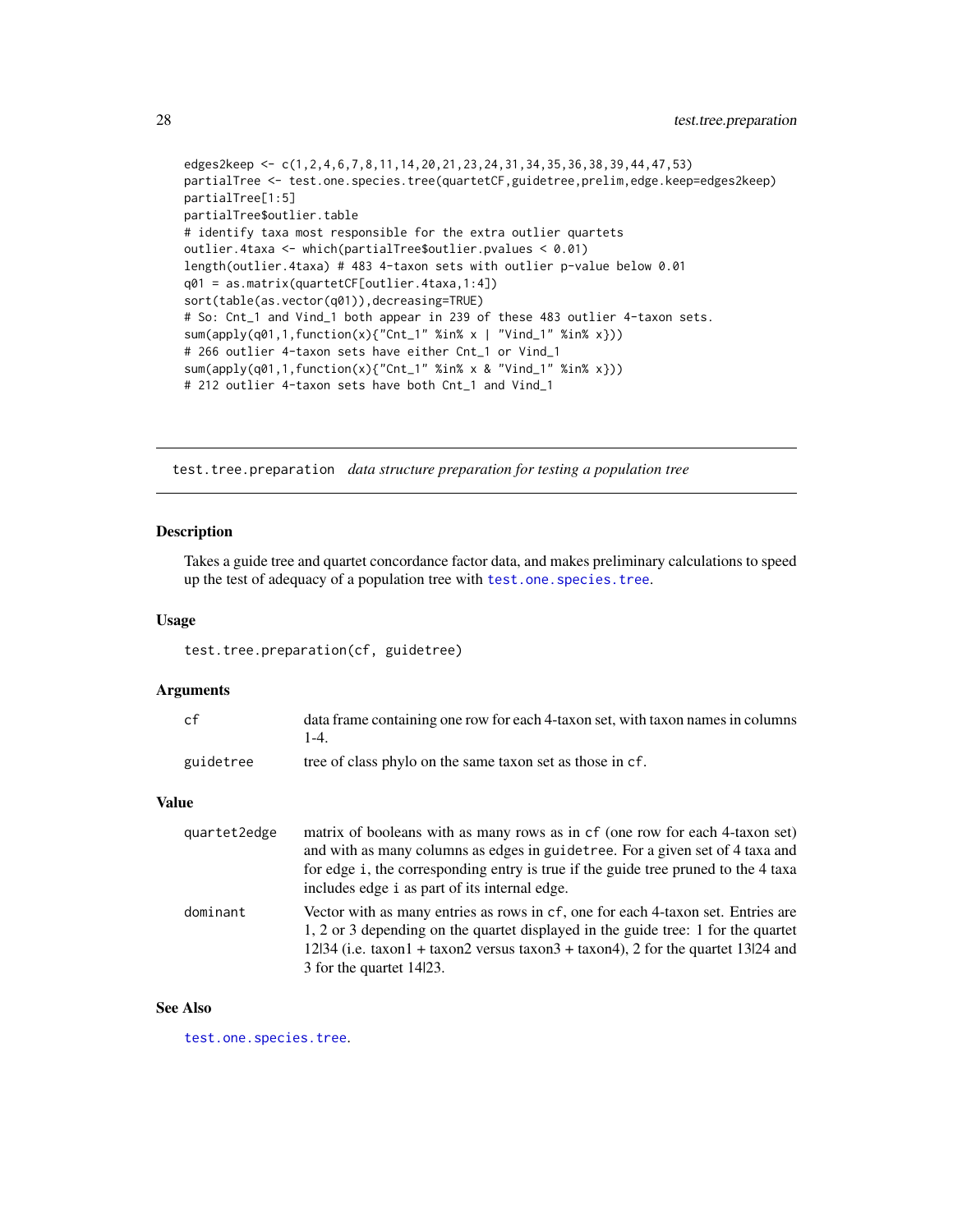<span id="page-28-1"></span><span id="page-28-0"></span>three.point.compute *Computations with a (generalized) three-point structured tree*

#### Description

Computes  $P'V^{-1}Q$  and the log(det V) of a (generalized) three-point structured matrix.

#### Usage

```
three.point.compute(phy, P, Q = NULL, diagWeight = NULL,
            check.pruningwise = TRUE, check.names = TRUE)
```
#### Arguments

| phy               | a rooted phylogenetic tree of type phylo with branch lengths, to represent the<br>3-point structured matrix $V_0$ . Note that the matrix of interest is $V = DV_0D$ . |  |  |
|-------------------|-----------------------------------------------------------------------------------------------------------------------------------------------------------------------|--|--|
| P, Q              | two matrices.                                                                                                                                                         |  |  |
| diagWeight        | a vector containing the diagonal elements of the diagonal matrix $D$ if $V$ has a<br>generalized 3-point structure: $V = DV_0D$                                       |  |  |
| check.pruningwise |                                                                                                                                                                       |  |  |
|                   | If FALSE, the tree is assumed to be in pruningwise order.                                                                                                             |  |  |
| check.names       | if FALSE, the row names of P, Q, and the names of diagweight are assumed to<br>be the same as the labels of the tips in the tree.                                     |  |  |

#### Value

| vec11 | $1'V^{-1}1$ . |
|-------|---------------|
| Ρ1    | $P'V^{-1}1$ . |
| PP    | $P'V^{-1}P.$  |
| 01    | $Q'V^{-1}1.$  |
| QQ    | $Q'V^{-1}Q.$  |
| PQ    | $P'V^{-1}Q.$  |
| logd  | log(det V).   |

#### Note

The matrix V is assumed to be  $V = DV_0D$  where D is the diagonal matrix with non-zero diagonal elements in diagWeight, and where  $V_0$  is the 3-point structured covariance matrix determined by phy and its branch lengths. Note that  $D$  do not correspond to measurement error terms.

The number of rows in P and Q and the length of diagWeight need to be the same as the number of tips in the tree. When Q = NULL, the function only returns  $1'V^{-1}1$ ,  $P'V^{-1}1$  and  $P'V^{-1}P$ .

#### Author(s)

Lam Si Tung Ho, Robert Lachlan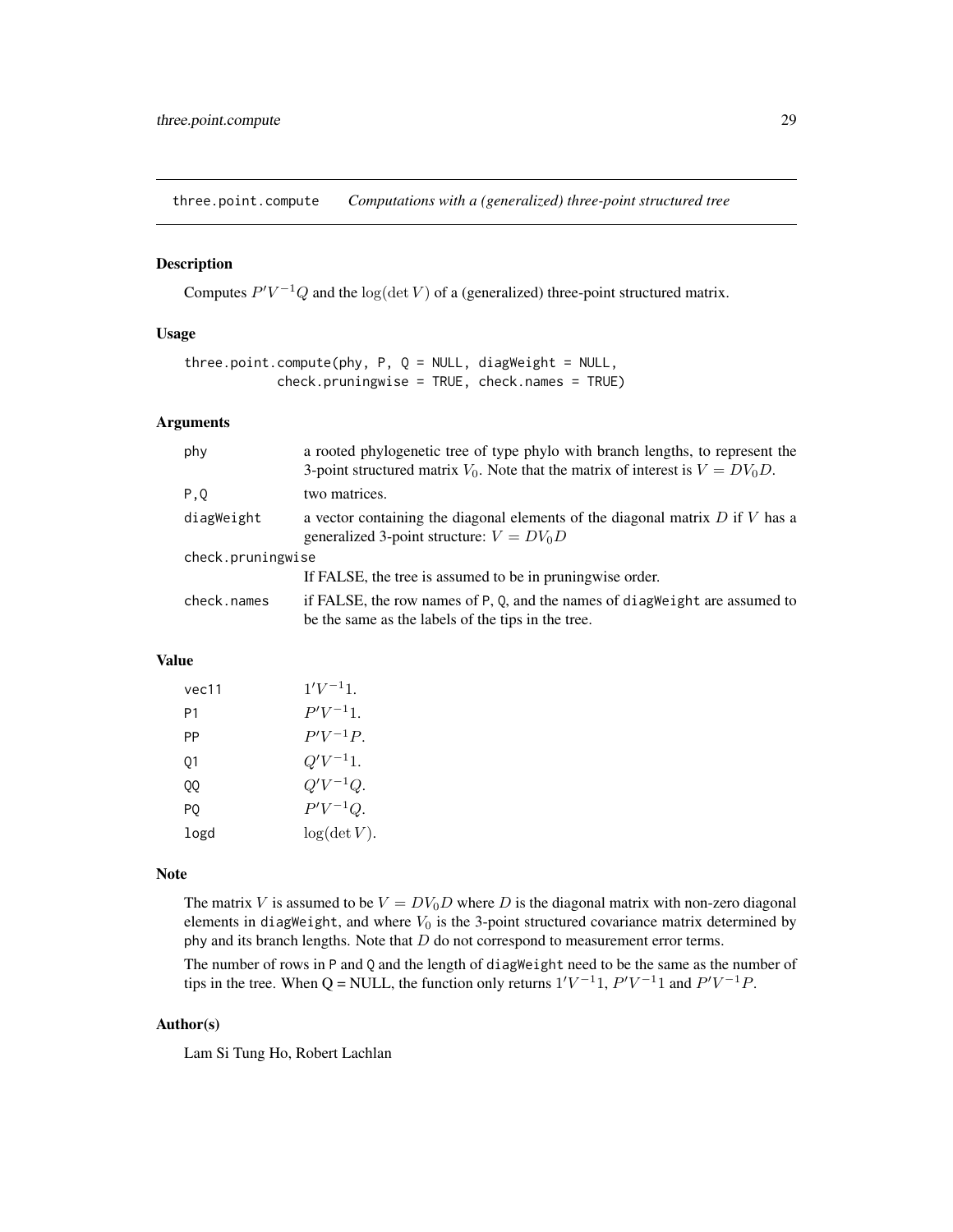#### <span id="page-29-0"></span>References

Ho, L. S. T. and Ané, C. (2014). "A linear-time algorithm for Gaussian and non-Gaussian trait evolution models". Systematic Biology 63(3):397-408.

#### See Also

[transf.branch.lengths](#page-29-1).

#### Examples

```
tre1 = rtree(500)tre2 = transf.branch.lengths(phy=tre1, model="OUrandomRoot",
                             parameters = list(alpha = 0.5)Q = rTrain(n=2, tre1)y = rTrain(n=1, tre1)P = \text{cbind}(1, y)three.point.compute(tre2$tree,P,Q,tre2$diagWeight)
```
<span id="page-29-1"></span>transf.branch.lengths *Creates a tree with branch lengths to represent the 3-point structure of a covariance matrix*

#### Description

Creates a phylogenetic tree with branch lengths and a diagonal matrix to represent a (generalized) 3-point structured covariance matrix from a trait evolution model on a known tree.

#### Usage

```
transf.branch.lengths(phy, model = c("BM", "OUrandomRoot",
       "OUfixedRoot", "lambda", "kappa", "delta", "EB", "trend"),
       parameters = NULL, check.pruningwise = TRUE,
       check.ultrametric=TRUE, D=NULL, check.names = TRUE)
```
#### Arguments

| phy               | a phylogenetic tree of type phylo with branch lengths.                                                                              |  |
|-------------------|-------------------------------------------------------------------------------------------------------------------------------------|--|
| model             | a phylogenetic model. Default is "BM", for Brownian motion. Alternatives are<br>"OU", "lambda", "kappa", "delta", "EB" and "trend". |  |
| parameters        | List of parameters for the model (see Note).                                                                                        |  |
| check.pruningwise |                                                                                                                                     |  |
|                   | if FALSE, the tree is assumed to be in pruningwise order.                                                                           |  |
| check.ultrametric |                                                                                                                                     |  |
|                   | if FALSE, the tree is assumed to be ultrametric and D needs to be provided. This<br>is used for the OU transformations only.        |  |
| D                 | vector of ajustments for the external edge lengths, to make the tree ultrametric.<br>Used for the OU transformations only.          |  |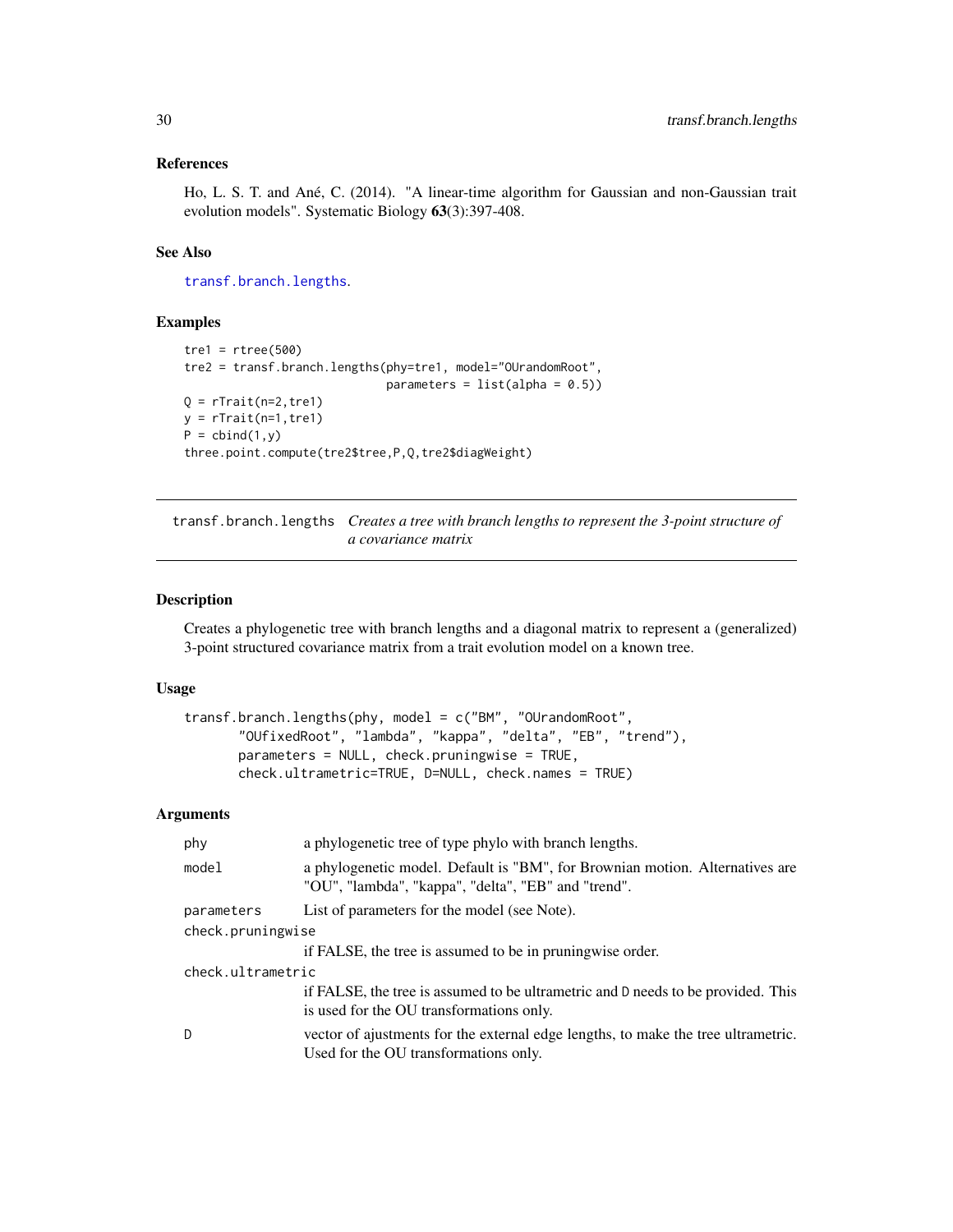<span id="page-30-0"></span>check.names D needs to have names that match tip labels unless check.names=FALSE, in which case the elements in D are assumed to come in the same order as tip labels in the tree.

#### Details

Possible phylogenetic models are the Brownian motion model (BM), the Ornstein-Uhlenbeck model (OU), Pagel's lambda model (lambda), Pagel's kappa model (kappa), Pagel's delta model (delta), the early burst model (EB), and the Brownian motion with a trend (trend). Edge lengths are unchanged under BM and the trend model. Under the kappa model, each branch length  $\ell$  is transformed to  $\ell^{\kappa}$ . If the time from the root to a node is t in phy, it is transformed to  $T * (t/T)^{\delta}$  under the delta model, where  $T$  is the maximum root-to-tip distance. The transformed tree has the same  $T$ . Under EB, t is transformed to  $(e^{rate*t} - 1) / \text{rate}$ , which is very close to t (i.e. to the BM model) when rate is close to 0. Under the lambda model, the time  $t$  from the root to a node is transformed to  $\lambda t$  for an internal node and is unchanged for a tip. Under "OUrandomRoot", t is transformed to  $\exp(-2\alpha(T-t))$ , where T is now the mean root-to-tip distance. Under "OUfixedRroot", t is transformed to  $\exp(-2\alpha(T-t))(1-\exp(-2\alpha t))$ . Under the OU models, diagweight contains  $\exp(\alpha D_i)$  for tip i, where  $D_i$  is the extra length added to tip i to make the tree ultrametric.

#### Value

| tree       | a rooted tree with a root edge and transformed branch lengths.                                               |
|------------|--------------------------------------------------------------------------------------------------------------|
| diagWeight | a vector containing the diagonal elements of the diagonal matrix for the gener-<br>alized 3-point structure. |

#### **Note**

The default choice for the parameters are as follows: alpha=0 for the selection strength in the OU model, lambda=1, kappa=1, delta=1, rate=0 for the EB model, sigma2\_error=0 for the variance of measurement errors. These default choices correspond to the BM model.

Edges in the output tree are in pruningwise order.

If model="BM" or model="trend", the output tree is the same as the input tree except that the output tree is in pruningwise order.

#### Author(s)

Lam Si Tung Ho

#### References

Ho, L. S. T. and Ane, C. *A linear-time algorithm for Gaussian and non-Gaussian trait evolution models*. Systematic Biology 63(3):397-408.

#### See Also

[three.point.compute](#page-28-1).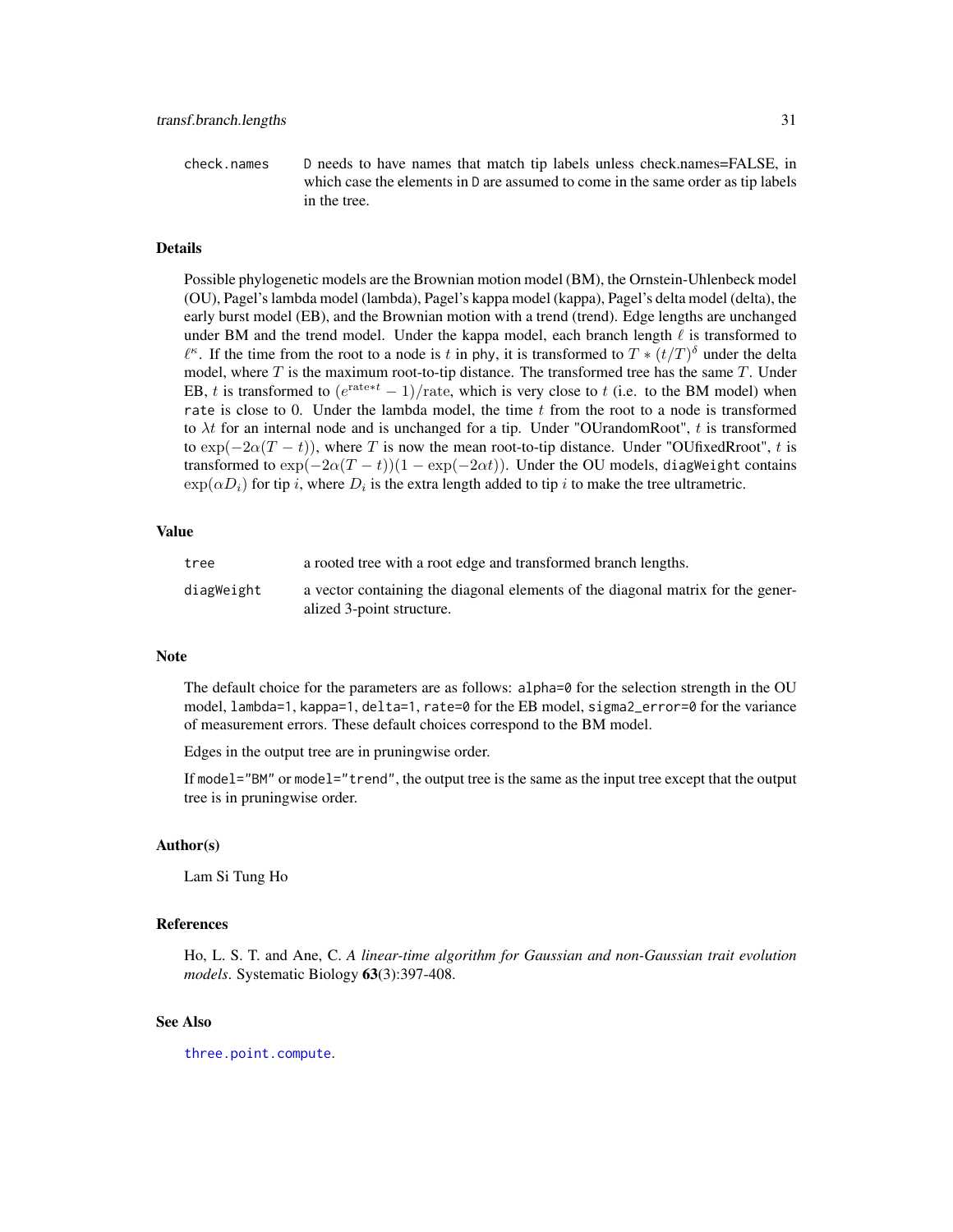### Examples

```
set.seed(123456)
tre1 = rcoal(10)tre2 = transf.branch.lengths(phy=tre1, model="OUrandomRoot",
                           parameters = list(alpha=1))
par(mfrow = c(2,1))plot(tre1)
plot(tre2$tree,root.edge=TRUE)
```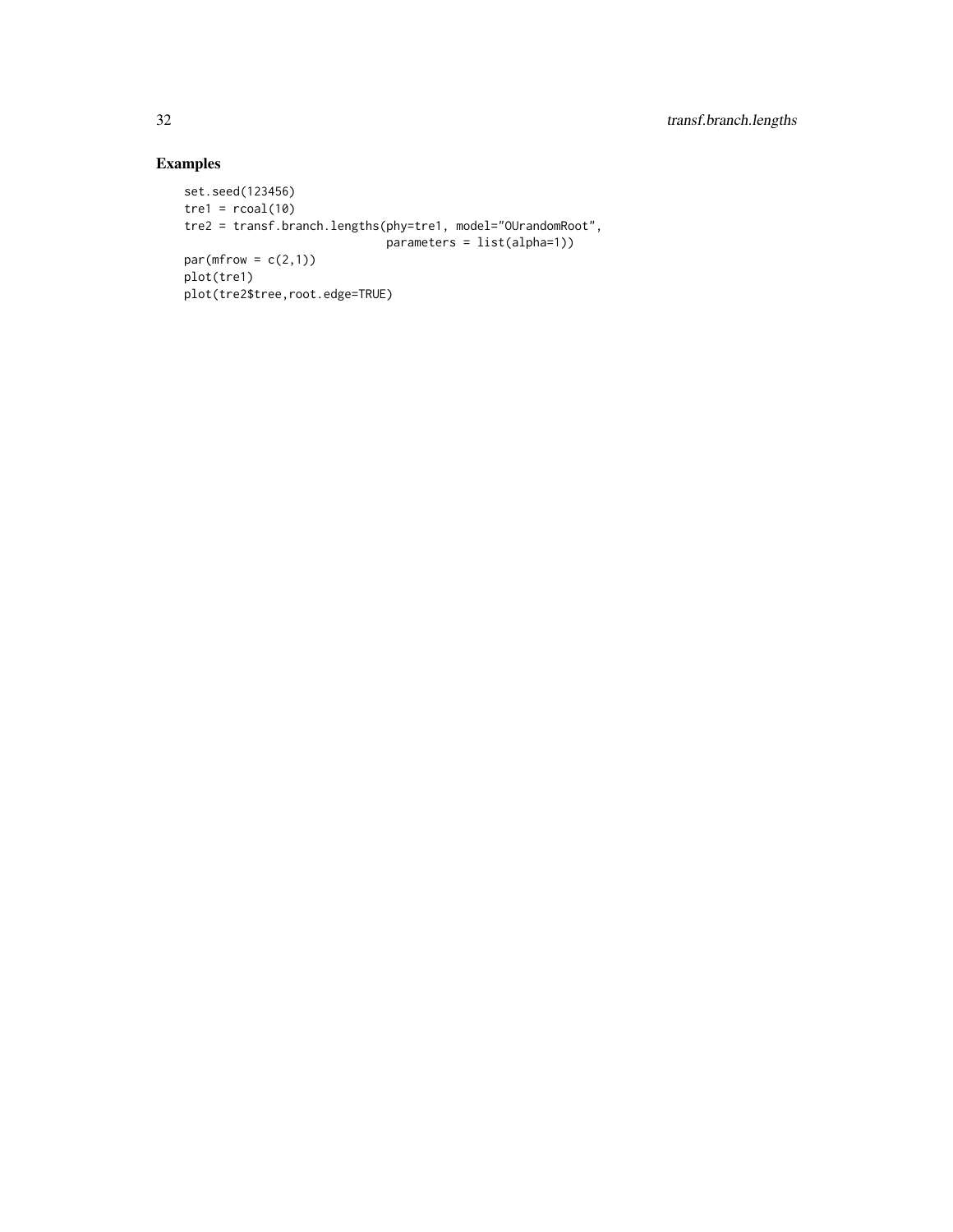# <span id="page-32-0"></span>**Index**

phyloglmstep, [11](#page-10-0)

```
∗Topic datasets
    flowerSize, 3
    flowerTree, 3
    guidetree, 4
    quartetCF, 21
AIC.logLik.phyloglm (phyloglm-methods),
        10
AIC.logLik.phylolm (phylolm-methods), 16
AIC.phyloglm (phyloglm-methods), 10
AIC.phylolm (phylolm-methods), 16
branching.times, 20
compar.gee, 10
cophenetic, 21
corBrownian, 16
corMartins, 16
corPagel, 16
extractAIC.phylolm (phylolm-methods), 16
fitContinuous, 16
flowerSize, 3
flowerTree, 3
guidetree, 4
logLik.phyloglm (phyloglm-methods), 10
logLik.phylolm (phylolm-methods), 16
nobs.phylolm (phylolm-methods), 16
OU1d.loglik, 4
OUshifts, 5, 7
OUshifts-methods, 7
pgls, 16
phyloglm, 8, 11–13
phyloglm-methods, 10
```
phylolm, [13,](#page-12-0) *[17](#page-16-0)*, *[19](#page-18-0)* phylolm-methods, [16](#page-15-0) phylolm-package, [2](#page-1-0) phylostep, [18](#page-17-0) plan, *[8](#page-7-0)*, *[14](#page-13-0)* plot.OUshifts *(*OUshifts-methods*)*, [7](#page-6-0) plot.phyloglm *(*phyloglm-methods*)*, [10](#page-9-0) plot.phylolm *(*phylolm-methods*)*, [16](#page-15-0) predict.phylolm *(*phylolm-methods*)*, [16](#page-15-0) print.logLik.phyloglm *(*phyloglm-methods*)*, [10](#page-9-0) print.logLik.phylolm *(*phylolm-methods*)*, [16](#page-15-0) print.phyloglm *(*phyloglm-methods*)*, [10](#page-9-0) print.phylolm *(*phylolm-methods*)*, [16](#page-15-0) print.summary.phyloglm *(*phyloglm-methods*)*, [10](#page-9-0) print.summary.phylolm *(*phylolm-methods*)*, [16](#page-15-0) pruningwise.branching.times, [19,](#page-18-0) *[21](#page-20-0)* pruningwise.distFromRoot, *[20](#page-19-0)*, [20](#page-19-0)

```
quartetCF, 21
```

```
rbinTrait, 22
residuals.phyloglm (phyloglm-methods),
        10
residuals.phylolm (phylolm-methods), 16
rTrait, 22, 23
rTraitCont, 24
```
stepwise.test.tree, [24,](#page-23-0) *[27](#page-26-0)* summary.phyloglm *(*phyloglm-methods*)*, [10](#page-9-0) summary.phylolm *(*phylolm-methods*)*, [16](#page-15-0)

test.one.species.tree, *[25](#page-24-0)*, [26,](#page-25-0) *[28](#page-27-0)* test.tree.preparation, *[27](#page-26-0)*, [28](#page-27-0) three.point.compute, [29,](#page-28-0) *[31](#page-30-0)* transf.branch.lengths, *[30](#page-29-0)*, [30](#page-29-0)

```
vcov.phyloglm (phyloglm-methods), 10
```